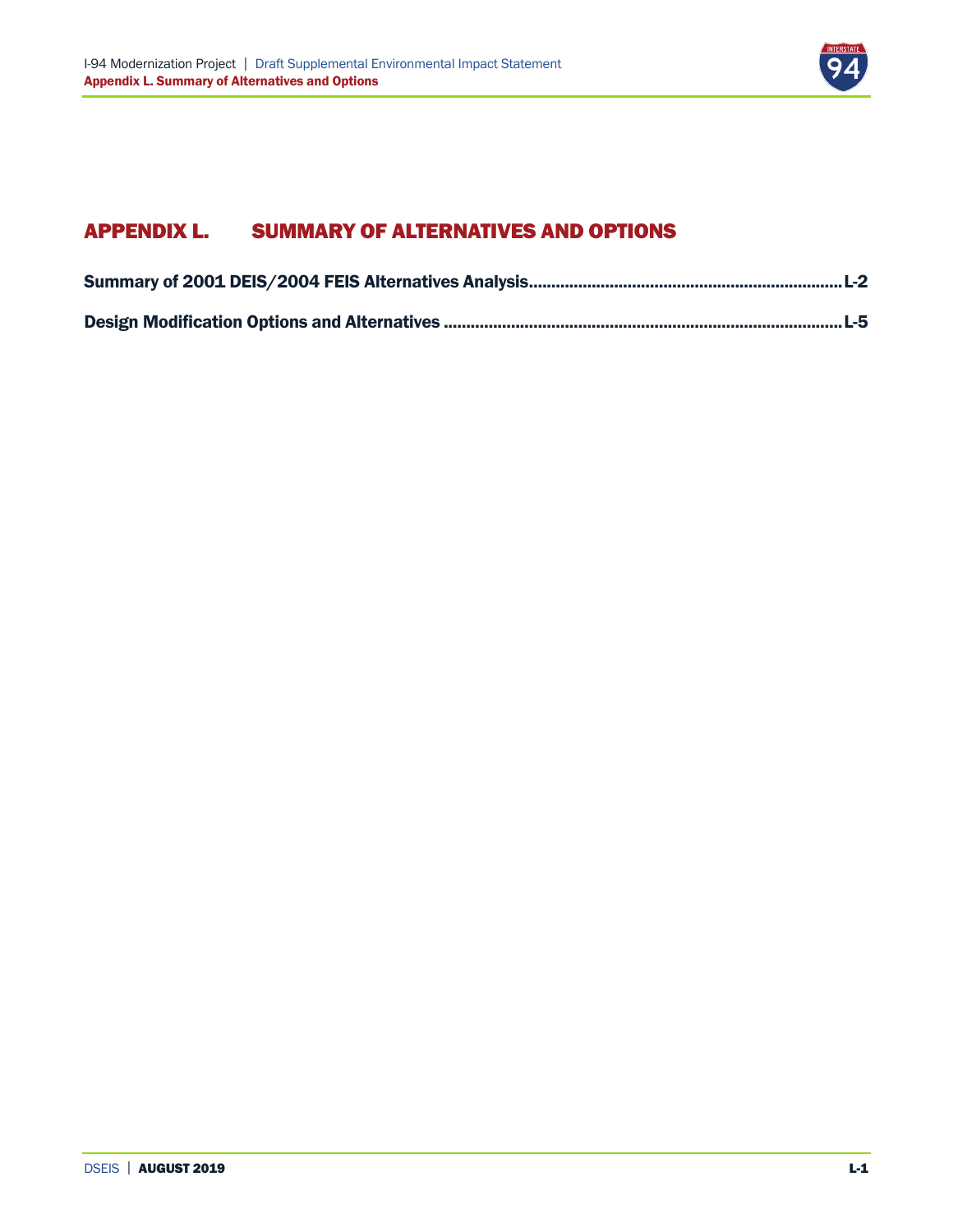## <span id="page-1-0"></span>SUMMARY OF 2001 DEIS/2004 FEIS ALTERNATIVES ANALYSIS

| <b>Alternatives</b>                                                                                                                                                                                                                                                                                                                                                                                                                                                                                                                                                                                           | <b>Description</b>                                                                                                                                                                                                                                                                                                                                                                                                                                                                                                                                                                                                                                                                                                                    | <b>Action</b>                    |
|---------------------------------------------------------------------------------------------------------------------------------------------------------------------------------------------------------------------------------------------------------------------------------------------------------------------------------------------------------------------------------------------------------------------------------------------------------------------------------------------------------------------------------------------------------------------------------------------------------------|---------------------------------------------------------------------------------------------------------------------------------------------------------------------------------------------------------------------------------------------------------------------------------------------------------------------------------------------------------------------------------------------------------------------------------------------------------------------------------------------------------------------------------------------------------------------------------------------------------------------------------------------------------------------------------------------------------------------------------------|----------------------------------|
|                                                                                                                                                                                                                                                                                                                                                                                                                                                                                                                                                                                                               | No-Build Alternatives - 2001 DEIS and 2004 FEIS                                                                                                                                                                                                                                                                                                                                                                                                                                                                                                                                                                                                                                                                                       |                                  |
| See Section 4.3.1 of the 2001 DEIS and Section 4.1 of the 2004<br>FEIS for details. This alternative maintained I-94 in its existing<br>configuration, alignment, and location. While this may result in less<br>negative environmental consequences than the Build Alternatives,<br>No-Build Alternative<br>it did not satisfy the purpose and need of the project because it did<br>(2004)<br>not address the problems and deficiencies cited in the Purpose and<br>Need Statement (Chapter 1) of the 2001 DEIS including<br>substandard design elements, safety concerns or forecasted traffic<br>volumes. |                                                                                                                                                                                                                                                                                                                                                                                                                                                                                                                                                                                                                                                                                                                                       | Dismissed in 2001<br><b>DEIS</b> |
| Enhanced No-Build<br>Alternative                                                                                                                                                                                                                                                                                                                                                                                                                                                                                                                                                                              | See Section 4.3.2 of the 2001 DEIS and Section 4.2 of the 2004<br>FEIS for details. The Enhanced No-Build Alternative responded to<br>comments received during planning that I-94 should be rebuilt<br>without any expansion. This No-Build alternative therefore would<br>maintain I-94 in its existing configuration, alignment, and location.<br>It considers addressing the physical condition of the facility, but not<br>the geometric or safety deficiencies. This did not address the<br>outdated design, inadequate capacity, discontinuous service drives<br>and system continuity, nor would it satisfactorily accommodate<br>freight traffic. This alternative also did not meet the purpose and<br>need for the project. | Dismissed in 2001<br><b>DEIS</b> |
|                                                                                                                                                                                                                                                                                                                                                                                                                                                                                                                                                                                                               | I-94 - Build Alternatives - 2001 DEIS and 2004 FEIS                                                                                                                                                                                                                                                                                                                                                                                                                                                                                                                                                                                                                                                                                   |                                  |
| Use of Grand Trunk<br>Western/Conrail Rail<br>Corridor as a Truck<br>Route                                                                                                                                                                                                                                                                                                                                                                                                                                                                                                                                    | See Section 4.2.1 of the 2001 DEIS for details. This alternative<br>was dismissed as it adds substantial cost, would only service<br>trucks, and would only partially relieve traffic congestion.                                                                                                                                                                                                                                                                                                                                                                                                                                                                                                                                     | Dismissed in 2001<br><b>DEIS</b> |
| Reconstruct I-94: add<br><b>HOV lanes without</b><br>improvements to the<br>M-10 and I-75<br>interchanges                                                                                                                                                                                                                                                                                                                                                                                                                                                                                                     | See Section 4.2.2 of the 2001 DEIS for details. This alternative did<br>not meet the need to reduce congestion or improve operations or<br>safety.                                                                                                                                                                                                                                                                                                                                                                                                                                                                                                                                                                                    | Dismissed in 2001<br><b>DEIS</b> |
| Reconstruct I-94: Add<br><b>Unconventional Service</b><br>Drives without<br>Improvements to the<br>M-10 and I-75<br>interchanges                                                                                                                                                                                                                                                                                                                                                                                                                                                                              | See Section 4.2.3 of the 2001 DEIS for details. This alternative<br>was found to have high environmental impacts that outweighed its<br>benefits. It did not meet the needs of replacing interchanges or<br>improving traffic operations and safety.                                                                                                                                                                                                                                                                                                                                                                                                                                                                                  | Dismissed in 2001<br><b>DEIS</b> |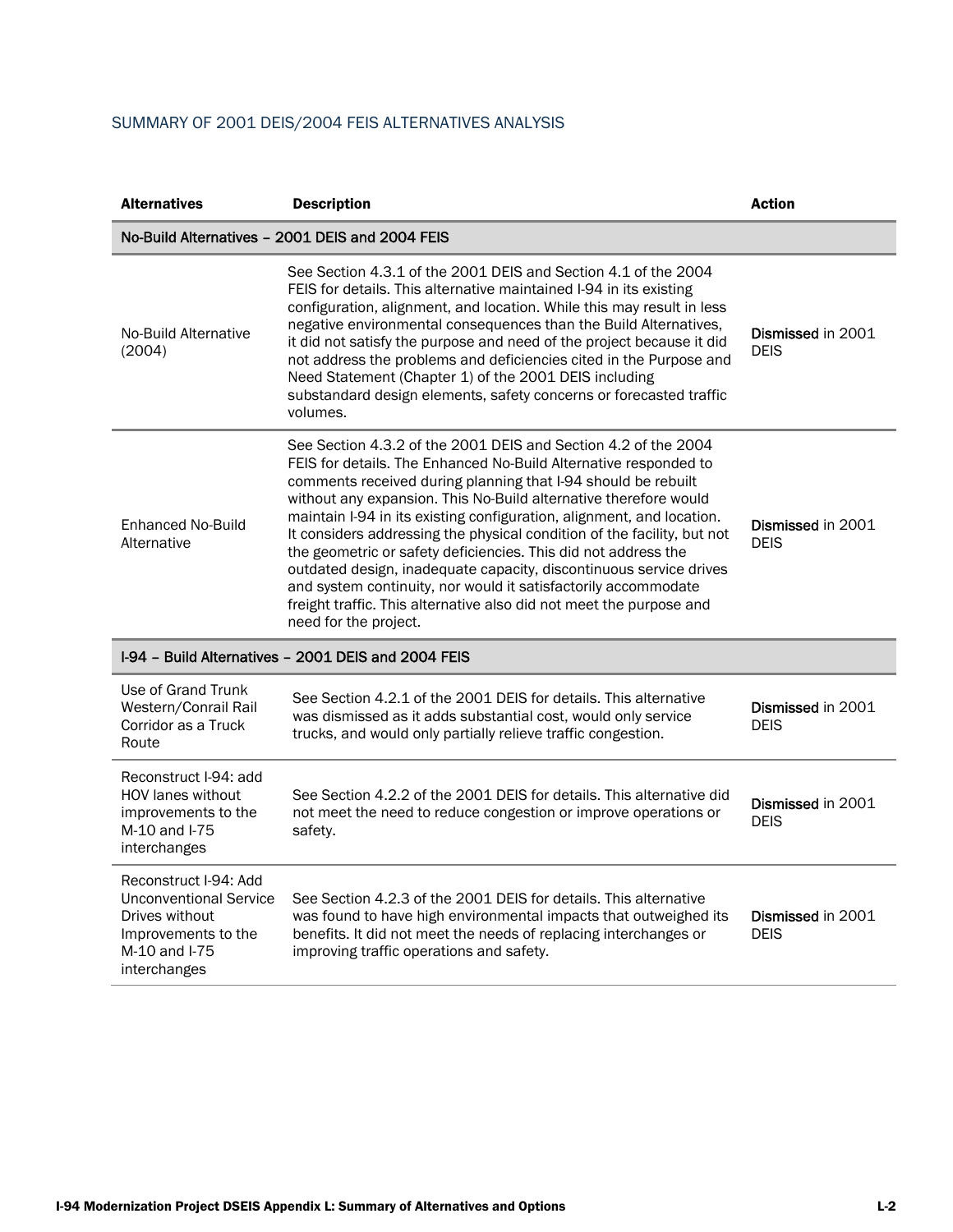| <b>Alternatives</b>                                                                                                                                         | <b>Description</b>                                                                                                                                                                                                                                                                                                                                                                          | <b>Action</b>                    |
|-------------------------------------------------------------------------------------------------------------------------------------------------------------|---------------------------------------------------------------------------------------------------------------------------------------------------------------------------------------------------------------------------------------------------------------------------------------------------------------------------------------------------------------------------------------------|----------------------------------|
| Reconstruct I-94: Add<br>Lanes and Provide<br>Reserved Space for<br><b>Future Expansion</b><br>without Improvements<br>to the M-10 and I-75<br>Interchanges | See Section 4.2.4 of the 2001 DEIS for details. This alternative<br>was dismissed because it did not include the interchanges, would<br>be costly to construct, did not meet safety, congestion and<br>operational needs.                                                                                                                                                                   | Dismissed in 2001<br><b>DEIS</b> |
| Reconstruct I-94:<br>Improvements to the<br>M-10 and I-75<br>interchanges with<br>collector-distributor<br>roads                                            | See Section 4.2.5 of the 2001 DEIS for details. This alternative<br>was dismissed due to additional residential and business property<br>impacts without corresponding additional benefits                                                                                                                                                                                                  | Dismissed in 2001<br><b>DEIS</b> |
| Reconstruct I-94:<br>Original Design<br>Improvements to the<br>M-10 and I-75<br>Interchanges with<br>Continuous Service<br><b>Drives</b>                    | See Section 4.2.6 of the 2001 DEIS for details. This alternative<br>was dismissed because it would require substantial residential<br>relocations.                                                                                                                                                                                                                                          | Dismissed in 2001<br><b>DEIS</b> |
| Refinement of Design<br>Improvements to the<br>M-10 and I-75<br>Interchanges with<br><b>Continuous Service</b><br><b>Drives</b>                             | See Section 4.2.7 of the 2001 DEIS for details. This alternative<br>was dismissed as it did not provide the desired access from M-10<br>and I-94 to the New Center Area via Milwaukee Avenue and Wayne<br>State University area via Warren Avenue.                                                                                                                                          | Dismissed in 2001<br><b>DEIS</b> |
| Reconstruct I-94:<br>Original Design of<br>Improvements to the<br>M-10 and I-75<br>Interchanges with<br><b>Braided Ramps</b>                                | See Section 4.2.8 of the 2001 DEIS for details. This alternative<br>was dismissed due to substantial property impacts and residential<br>relocations.                                                                                                                                                                                                                                       | Dismissed in 2001<br><b>DEIS</b> |
| Refined Original Design<br>of Improvements to the<br>M-10 and I-75<br>Interchanges with<br><b>Braided Ramps</b>                                             | See Section 4.2.9 of the 2001 DEIS for details. This alternative<br>was dismissed due to substantial property impacts and residential<br>relocations as well as lack of continuity of the service drives.                                                                                                                                                                                   | Dismissed in 2001<br><b>DEIS</b> |
| <b>Transit: Modifications</b><br>to existing bus service;<br><b>Bus Rapid Transit</b><br>(BRT), Light Rail.                                                 | See Section 4.2.10 of the 2001 DEIS for details. Transit<br>alternatives were dismissed as stand-alone alternatives as they did<br>not substantially improve the level of congestion experience on<br>I-94 and do not address infrastructure condition. Elements of<br>transit alternatives are carried forward as compatible options with<br>the ASA (see Section 4.5.2 of the 2001 DEIS). | Dismissed in 2001<br><b>DEIS</b> |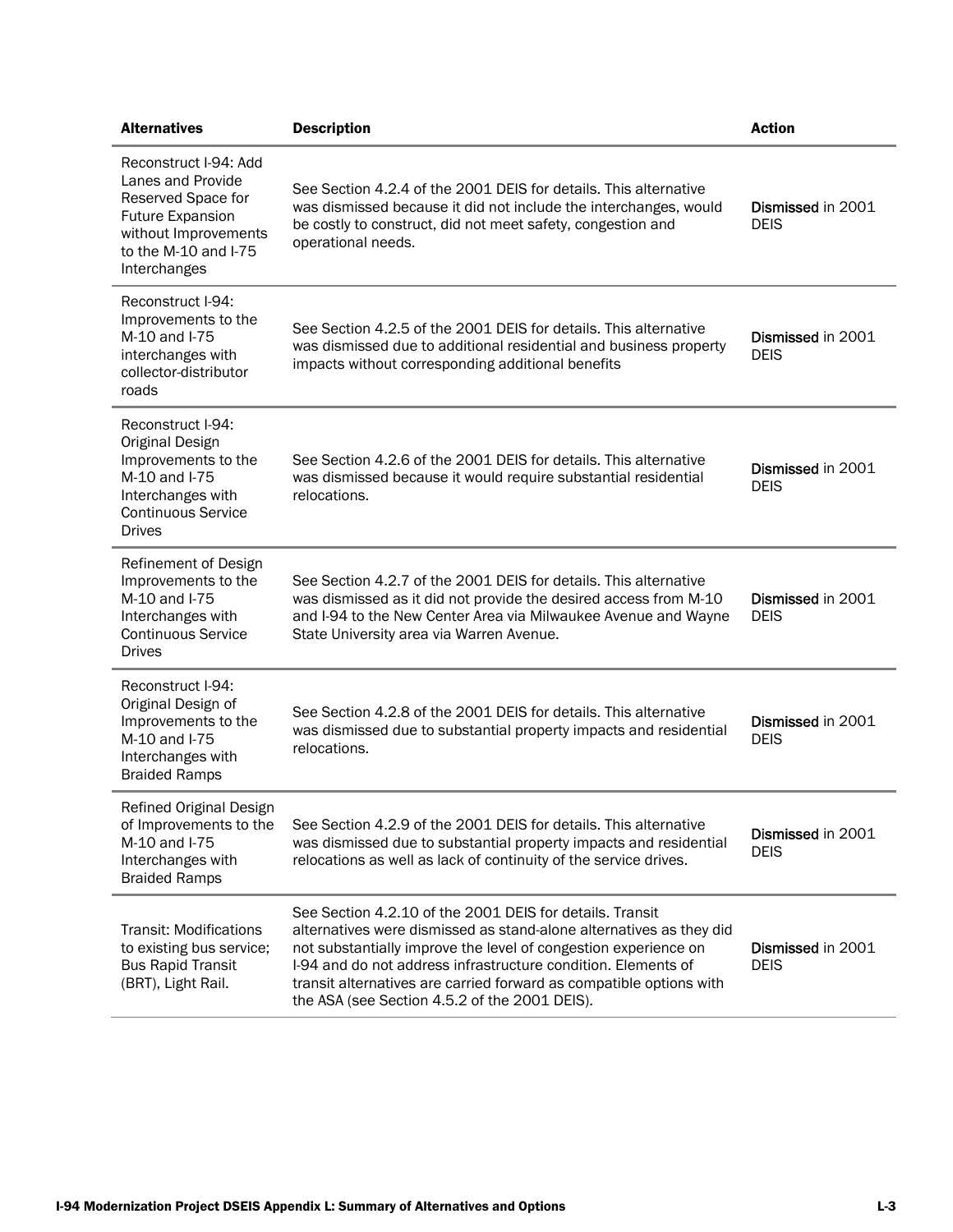| <b>Alternatives</b>                                                                                                                                                                                 | <b>Description</b>                                                                                                                                                                                                                                                                                                                                                                                                                                                                                                                                                                                                                                                                                                                                                            | <b>Action</b>                                                    |
|-----------------------------------------------------------------------------------------------------------------------------------------------------------------------------------------------------|-------------------------------------------------------------------------------------------------------------------------------------------------------------------------------------------------------------------------------------------------------------------------------------------------------------------------------------------------------------------------------------------------------------------------------------------------------------------------------------------------------------------------------------------------------------------------------------------------------------------------------------------------------------------------------------------------------------------------------------------------------------------------------|------------------------------------------------------------------|
| <b>Transportation System</b><br>Management (TSM)<br>and Intelligent<br><b>Transportation System</b><br>(ITS)                                                                                        | See Section 4.5.1 of the 2001 DEIS for details. This alternative<br>was dismissed as a stand-alone alternative as it does not<br>substantially improve the level of congestion experience on I-94<br>and does not address infrastructure condition. TSM was carried<br>forward as a compatible option with the ASA.                                                                                                                                                                                                                                                                                                                                                                                                                                                           | Dismissed in 2001<br><b>DEIS</b>                                 |
| 2001 DEIS Build<br>Alternative: Refined<br>Design of<br>Improvements to the<br>M-10 and I-75<br>Interchanges with<br>Design Elements of<br><b>Continuous Service</b><br>Drives and Braided<br>Ramps | See Section 4.3.3 of the 2001 DEIS and Section 4.4 of the 2004<br>FEIS for details. This alternative includes an additional lane in each<br>direction on I-94 with improved geometrics, redesigned<br>interchanges, bridges and continuous service drives; continuous<br>service drives and surface street intersections. I-94 service drives<br>would feature two 11-foot travel lanes and an 8-foot shoulder<br>except between M-10 and I-75 on the south side of I-94 where<br>three lanes would be provided; adding auxiliary lanes on I-94;<br>reconstruct the I-94/M-10 system interchange; improvements to<br>the I-94/I-75 system interchange; relocating or removing access<br>points to I-94; and reconstructing 15 service interchanges on I-94,<br>M-10, and I-75 | Recommended<br>Alternative of the<br><b>2004 FEIS</b>            |
| 2001 DEIS Build<br>Alternative with<br>Modification 1                                                                                                                                               | See Sections 4.5 and 4.6 of the 2004 FEIS and Section 2.0 of the<br>2005 ROD for details. This modification included a narrower<br>median (no reserved space for future transportation needs) and<br>reduced the service drives, except adjacent to Wayne State<br>University, to a continuous two-lane configuration with an 8-foot<br>outside shoulder versus an 8-foot outside multi-use lane or parking<br>lane.                                                                                                                                                                                                                                                                                                                                                          | <b>Approved Selected</b><br>Alternative (ASA) of<br>the 2005 ROD |
| 2001 DEIS Build<br>Alternative with<br><b>Modification 2</b>                                                                                                                                        | See Section 4.5 of the 2004 FEIS for details. This modification<br>retained the reserved space in the median; however, it reduces the<br>service drives, except adjacent to Wayne State University, to a<br>continuous two-lane service drive.                                                                                                                                                                                                                                                                                                                                                                                                                                                                                                                                | Dismissed in 2004<br><b>FEIS</b>                                 |
| 2001 DEIS Build<br>Alternative with<br>Modification 3                                                                                                                                               | See Section 4.5 of the 2004 FEIS for details. This modification<br>eliminated the reserved space in the median, while retaining a<br>three-lane service drive.                                                                                                                                                                                                                                                                                                                                                                                                                                                                                                                                                                                                                | Dismissed in 2004<br><b>FEIS</b>                                 |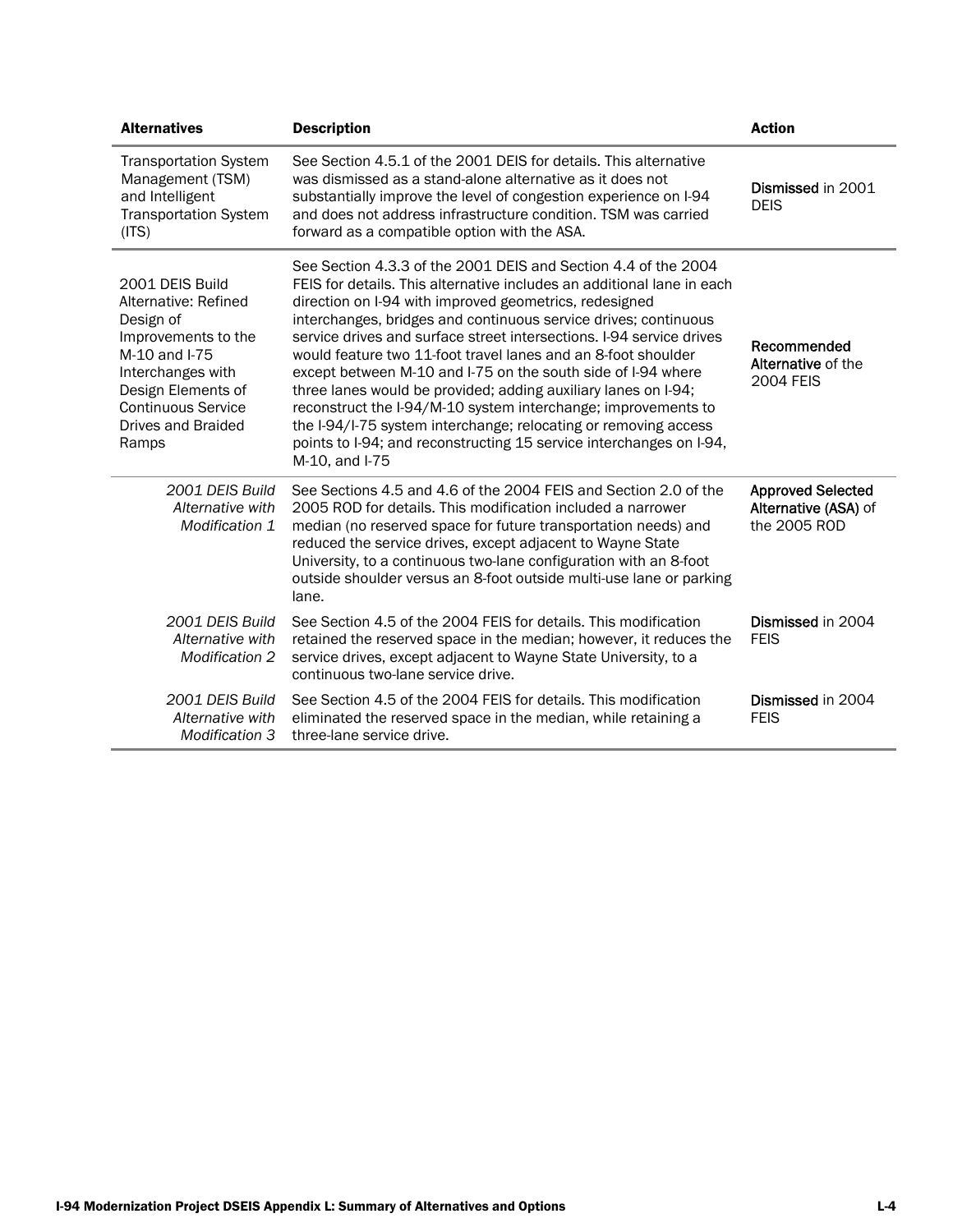## <span id="page-4-0"></span>DESIGN MODIFICATION OPTIONS AND ALTERNATIVES

| <b>Option No.</b> | <b>Option Description</b>                                                                                                                                                                                                                                                                                                                                                                                                                                                         | <b>Notes</b>                                                                                                                                                                                                                                                                                                                                                                                                                                                                                                                                | <b>Action</b>   |
|-------------------|-----------------------------------------------------------------------------------------------------------------------------------------------------------------------------------------------------------------------------------------------------------------------------------------------------------------------------------------------------------------------------------------------------------------------------------------------------------------------------------|---------------------------------------------------------------------------------------------------------------------------------------------------------------------------------------------------------------------------------------------------------------------------------------------------------------------------------------------------------------------------------------------------------------------------------------------------------------------------------------------------------------------------------------------|-----------------|
|                   | <b>I-94 Modifications Options</b>                                                                                                                                                                                                                                                                                                                                                                                                                                                 |                                                                                                                                                                                                                                                                                                                                                                                                                                                                                                                                             |                 |
|                   | S.T. Gilbert Terminal (5600 Wabash Street) Avoidance Options                                                                                                                                                                                                                                                                                                                                                                                                                      | The Approved Selected Alternative impacted the S.T. Gilbert Terminal which was identified as<br>an historic resource. As such, an avoidance option was evaluated.                                                                                                                                                                                                                                                                                                                                                                           |                 |
| 1                 | Approved Selected Alternative. Proposed I-94 widening centered around the existing<br>center line. New eastbound and westbound service drive connections proposed<br>between 14th Street and Rosa Parks Boulevard. Access to Wabash Street from the<br>existing Service Drives proposed to be removed.                                                                                                                                                                            | To construct this option, the Administration Building and the Power Plant structure would be<br>impacted. In addition, existing access to Wabash Street to the westbound Service Drive would<br>be eliminated. Therefore, this alternative results in Adverse Impacts to the S.T. Gilbert<br>Terminal which was identified as a Section 106 (Historic) Resource.                                                                                                                                                                            | Dismissed       |
| $\overline{2}$    | Reduce the Service Drive width and realign I-94 to the south. Reinstate access from<br>Wabash Street to the westbound Service Drive. Access from Wabash Street to the<br>eastbound Service Drive removed.                                                                                                                                                                                                                                                                         | The reduction in the Service Drive width and realignment of I-94 to the south. In addition,<br>connectivity between Wabash Street and the westbound Service Drive is proposed to be<br>reinstated. This option therefore avoids adverse impacts to the S.T. Gilbert Terminal which<br>was identified as a Section 106 (Historic) Resource.                                                                                                                                                                                                  | <b>Selected</b> |
| B                 | Local Connectivity between Holden Avenue and Trumbull Street in the northwest<br>quadrant of the I-94/M-10 Interchange                                                                                                                                                                                                                                                                                                                                                            |                                                                                                                                                                                                                                                                                                                                                                                                                                                                                                                                             |                 |
| 1                 | Approved Selected Alternative. Proposed providing a continuous one-way service<br>drive along the west side of M-10 which would continue south of Holden Avenue,<br>curve to the west at the I-94/M-10 interchange and connect to Trumbull Street on the<br>north side of I-94.                                                                                                                                                                                                   | Lacks stakeholder support as the new service drive connection impacts the Trumbull Crossings<br>Apartment complex.                                                                                                                                                                                                                                                                                                                                                                                                                          | Dismissed       |
| $2^{\circ}$       | Match existing local roadway configuration and do not connect the service drive<br>between Holden Avenue and Trumbull Street.                                                                                                                                                                                                                                                                                                                                                     | This option is supported by local stakeholders as it minimizes property impacts and meets<br>traffic operational needs. Local traffic will utilize existing Elijah McCoy Drive for access<br>between Holden Avenue and Trumbull Street similar to existing conditions.                                                                                                                                                                                                                                                                      | <b>Selected</b> |
| C                 | United Sound Systems Recording Studios (USSRS), 5821 and 5832 Second Avenue,<br>and 447-449 Antoinette Street Avoidance Options                                                                                                                                                                                                                                                                                                                                                   | The Approved Selected Alternative from the 2004 FEIS impacted four historic/potentially<br>historic resources between Second Avenue and Cass Avenue. As such, avoidance options<br>were evaluated, which considered altering the I-94 freeway design elements, including<br>reducing lane widths, shoulder widths, and realigning the freeway. The options considered<br>avoided additional right-of-way impacts on the south side of I-94 which includes an additional<br>historic resource (Cass Motor Sales) and Wayne State University. |                 |
| $\mathbf{0}$      | Approved Selected Alternative. Match the I-94 alignment from the Approved Selected<br>Alternative in the 2004 FEIS. This option results in impacting the USSRS building, the<br>houses at 5821 and 5832 Second Avenue, and the apartments at 447-449 Antoinette<br>Street.                                                                                                                                                                                                        | The Approved Selected Alternative provides the highest safety performance of the options<br>considered. Due to the risk of damage during construction of the avoidance options<br>considered, the State Historic Preservation Office (SHPO) confirmed/concurred with the<br>option being advanced.                                                                                                                                                                                                                                          | <b>Selected</b> |
| 1                 | Shift the westbound I-94 alignment to the south; reduce median shoulder width from<br>14 feet to 10 feet; and provide emergency pull-out options along the outside of<br>westbound I-94 under the Second Avenue and Cass Avenue bridges.                                                                                                                                                                                                                                          | High risk of damage to the USSRS building and 447-449 Antoinette Street. Impacts 5821<br>Second Avenue and 5832 Second Avenue. Lower safety performance due to the reduced<br>median shoulder width.                                                                                                                                                                                                                                                                                                                                        | Dismissed       |
| $\overline{2}$    | Shift the westbound I-94 alignment to the south; reduce median shoulder width from<br>14 feet to 4 feet; and provide emergency pull-out options along the outside of<br>westbound I-94 under the Second Avenue and Cass Avenue bridges.                                                                                                                                                                                                                                           | High risk of damage to the USSRS building and 447-449 Antoinette Street. Impacts 5821<br>Second Avenue and 5832 Second Avenue. Lower safety performance due to the reduced<br>median shoulder width. Safety concerns and low safety performance of the reduced median<br>shoulder width.                                                                                                                                                                                                                                                    | Dismissed       |
| 2R                | Shift the westbound I-94 alignment to the south; reduce median shoulder width from<br>14 feet to 10 feet; reduce the outside shoulder widths from 8 feet to 6 feet; reduce the<br>lane width of the eastbound Lanes 1, 2, 5, and 6 from 12 feet to 11 feet; reduce the<br>lane width of the westbound Lanes 1,2, and 5 from 12 feet to 11 feet; and provide<br>emergency pull-out options along the outside of westbound I-94 under the Second<br>Avenue and Cass Avenue bridges. | High risk of damage to the USSRS building and 447-449 Antoinette Street. Impacts 5821<br>Second Avenue and 5832 Second Avenue. Lower safety performance due to the reduced<br>shoulder widths and lane widths.                                                                                                                                                                                                                                                                                                                              | Dismissed       |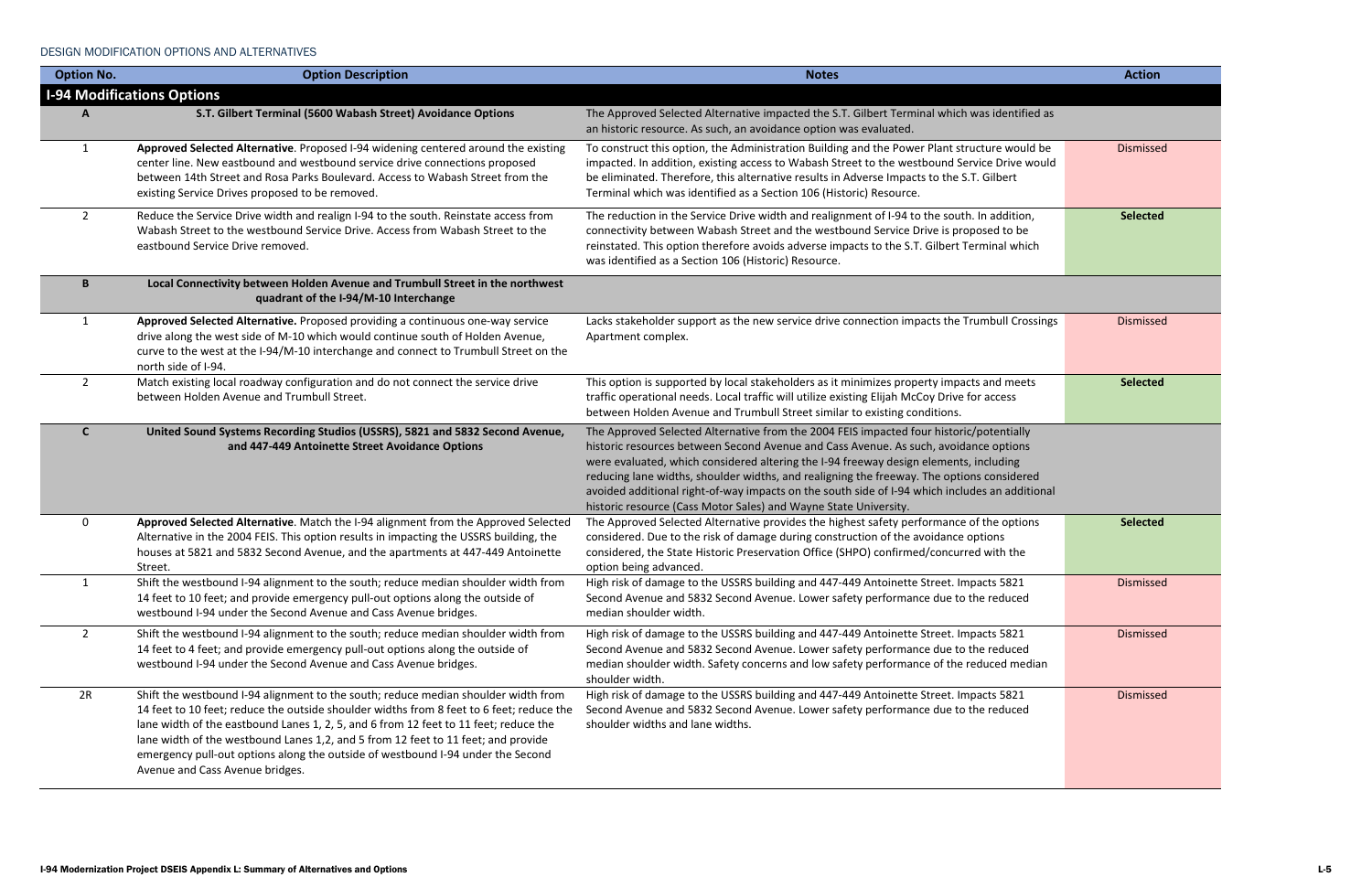| <b>Option No.</b> | <b>Option Description</b>                                                                                                                                                                                                                                                                                                                                                                                                                                                                                                                                                                                                | <b>Notes</b>                                                                                                                                                                                                   | <b>Action</b>    |
|-------------------|--------------------------------------------------------------------------------------------------------------------------------------------------------------------------------------------------------------------------------------------------------------------------------------------------------------------------------------------------------------------------------------------------------------------------------------------------------------------------------------------------------------------------------------------------------------------------------------------------------------------------|----------------------------------------------------------------------------------------------------------------------------------------------------------------------------------------------------------------|------------------|
| 3                 | Shift the south abutment of the Cass Avenue bridge south; shift the eastbound and<br>westbound I-94 alignments to the south; reduce median shoulder width from 14 feet<br>to 10 feet; reduce the eastbound Service Drive width from 33 feet to 22 feet; and<br>provide emergency pull-out options along the outside of westbound I-94 under the<br>Second Avenue and Cass Avenue bridges.                                                                                                                                                                                                                                | High risk of damage to the USSRS building and 447-449 Antoinette Street. Impacts 5821<br>Second Avenue and 5832 Second Avenue. Lower safety performance due to the reduced<br>median shoulder width.           | Dismissed        |
| 3R                | Shift the south abutment of the Cass Avenue bridge south; shift the eastbound and<br>westbound I-94 alignments to the south; reduce median shoulder width from 14 feet<br>to 10 feet; reduce the outside shoulder widths from 8 feet to 6 feet; reduce the lane<br>width of eastbound Lanes 1, 2, 5, and 6 from 12 feet to 11 feet; reduce the lane width<br>of westbound Lanes 1, 2, and 5 from 12 feet to 11 feet; reduce the eastbound Service<br>Drive width from 33 feet to 22 feet; and provide emergency pull-out options along the<br>outside of westbound I-94 under the Second Avenue and Cass Avenue bridges. | High risk of damage to the USSRS building and 447-449 Antoinette Street. Impacts 5821<br>Second Avenue and 5832 Second Avenue. Lower safety performance due to the reduced<br>shoulder widths and lane widths. | Dismissed        |
| 3R2               | Shift the south abutment of the Cass Avenue bridge south; shift the eastbound and<br>westbound I-94 alignments to the south; reduce median shoulder width from 14 feet<br>to 10 feet; reduce the lane width of eastbound Lanes 1, 2, 5, and 6 from 12 feet to 11<br>feet; reduce the lane width of westbound Lanes 1, 2, and 5 from 12 feet to 11 feet;<br>reduce the eastbound Service Drive width from 33 feet to 22 feet; and provide<br>emergency pull-out options along the outside of westbound I-94 under the Second<br>Avenue and Cass Avenue bridges.                                                           | High risk of damage to the USSRS building and 447-449 Antoinette Street. Impacts 5821<br>Second Avenue and 5832 Second Avenue. Lower safety performance due to the reduced<br>shoulder widths and lane widths. | Dismissed        |
| 4                 | Shift the Cass Avenue bridge south; shift the eastbound and westbound I-94<br>alignments south; reduce the median shoulder width from 14 feet to 4 feet; reduce the<br>eastbound Service Drive width from 33 feet to 22 feet; and provide emergency pull-out<br>options along the outside of westbound I-94 under Second Avenue and Cass Avenue<br>bridges.                                                                                                                                                                                                                                                              | High risk of damage to the USSRS building and 447-449 Antoinette Street. Impacts 5821<br>Second Avenue and 5832 Second Avenue. Lower safety performance due to the reduced<br>median shoulder width.           | <b>Dismissed</b> |
| 5.                | Shift the Second Avenue and Cass Avenue bridges south; shift the eastbound and<br>westbound I-94 alignments south; reduce the median shoulder width from 14 feet to<br>10 feet; and reduce the eastbound Service Drive width from 33 feet to 22 feet.                                                                                                                                                                                                                                                                                                                                                                    | High risk of damage to the USSRS building and 447-449 Antoinette Street. Impacts 5821<br>Second Avenue and 5832 Second Avenue.                                                                                 | Dismissed        |
| 6                 | Shift the Second Avenue and Cass Avenue bridges south; shift the eastbound and<br>westbound I-94 alignments south; reduce the median shoulder width from 14 feet to 4<br>feet; and reduce the eastbound Service Drive width from 33 feet to 22 feet.                                                                                                                                                                                                                                                                                                                                                                     | High risk of damage to the USSRS building and 447-449 Antoinette Street. Impacts 5821<br>Second Avenue and 5832 Second Avenue. Lower safety performance due to the reduced<br>median shoulder width.           | Dismissed        |
| $\overline{7}$    | Maintains the freeway cross section as proposed under the Approved Selected<br>Alternative; reduce the eastbound Service Drive width from 33 feet to 22 feet and<br>shifts the I-94 alignment to the south by 10 feet. The reduction of the eastbound<br>Service Drive width allows the I-94 alignment to shift to the south while avoiding<br>additional property impacts on the southside of I-94.                                                                                                                                                                                                                     | Provides the same safety performance as the Approved Selected Alternative. However, this<br>option fails to avoid impacts to the historic resources and was therefore dismissed.                               | Dismissed        |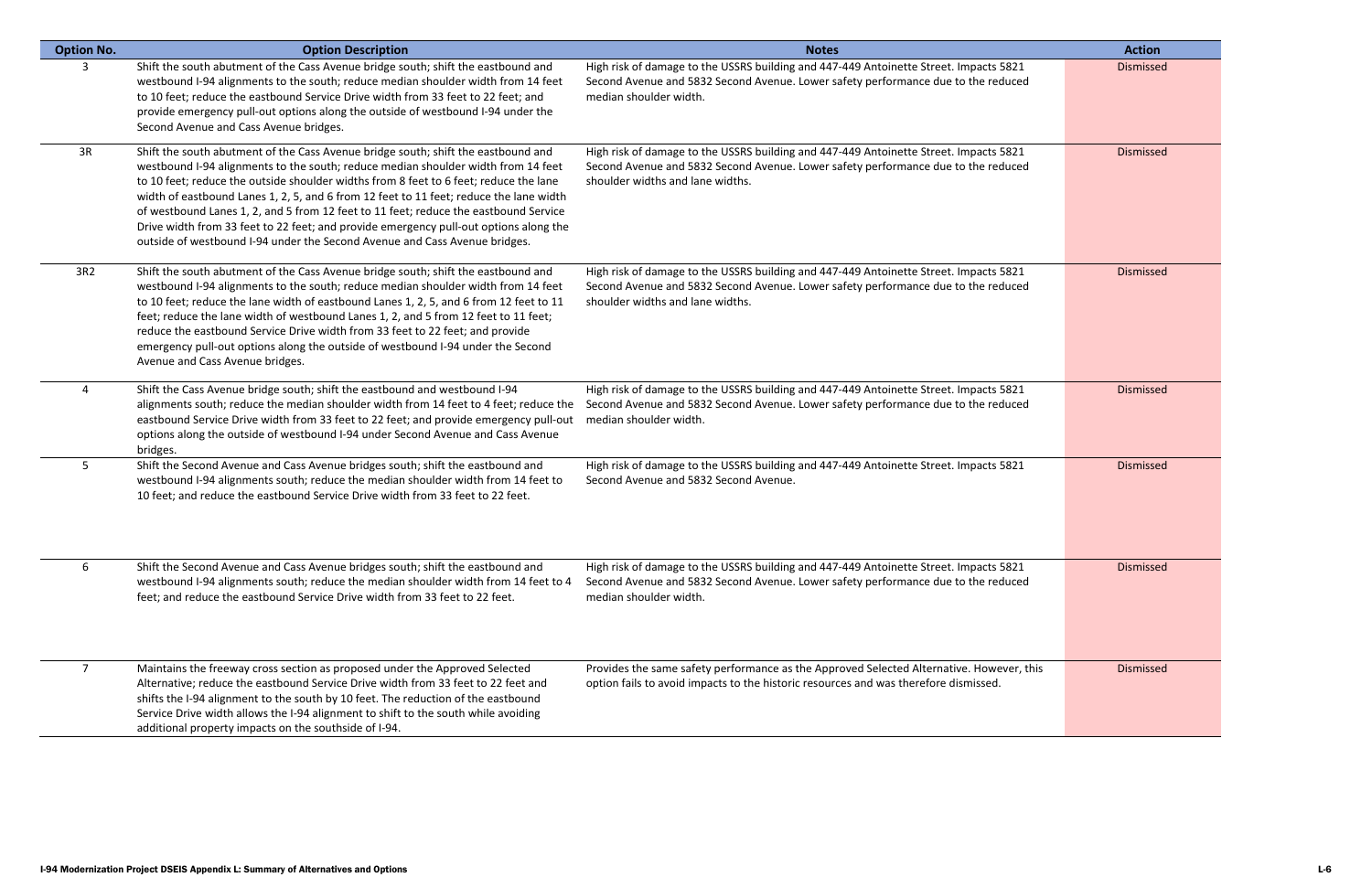| <b>Option No.</b> | <b>Option Description</b>                                                                                                                                                                                                                                                                                                                                                                                                                                                                                                                                                                                                                                                                                                                                                                                                                                                       | <b>Notes</b>                                                                                                                                                                                                                                                                                                                                                                                                                                                     | <b>Action</b>   |
|-------------------|---------------------------------------------------------------------------------------------------------------------------------------------------------------------------------------------------------------------------------------------------------------------------------------------------------------------------------------------------------------------------------------------------------------------------------------------------------------------------------------------------------------------------------------------------------------------------------------------------------------------------------------------------------------------------------------------------------------------------------------------------------------------------------------------------------------------------------------------------------------------------------|------------------------------------------------------------------------------------------------------------------------------------------------------------------------------------------------------------------------------------------------------------------------------------------------------------------------------------------------------------------------------------------------------------------------------------------------------------------|-----------------|
| D                 | I-94/Brush Street Interchange & New Center Local Connectivity                                                                                                                                                                                                                                                                                                                                                                                                                                                                                                                                                                                                                                                                                                                                                                                                                   | A historic district exists along the south side of Hendrie Street between John R Street and<br>Brush Street. The State Historic Preservation Office (SHPO) has reviewed the proposed<br>options in terms of potential impacts to the historic district.                                                                                                                                                                                                          |                 |
| $\mathbf{1}$      | Approved Selected Alternative. Relocate the existing west facing service interchange<br>ramps from John R Street to Brush Street; eliminate existing bridge crossings at John R<br>Street and Beaubien Street; eliminate Hendrie Street between Woodward Avenue and<br>St. Antoine Street and construct a new eastbound continuous Service Drive with bump-<br>out one-way roadways to provide access to Hendrie Street properties; and construct<br>continuous one-way westbound Service Drive.                                                                                                                                                                                                                                                                                                                                                                                | Public controversy and opposition from the city of Detroit associated with the elimination of<br>existing bridge connections that provide neighborhood connectivity across I-94 as well as the<br>elimination of existing Hendrie Street. The SHPO indicated this option would not result in<br>adverse impacts to the Hendrie Street Historic District.                                                                                                         | Dismissed       |
| $\overline{2}$    | Eliminate Western Facing Ramps and reinstate existing bridge connections at John R<br>Street and Beaubien Street. This option reinstates the existing bridge connections at<br>John R Street by eliminating the west facing service drive ramps proposed to Brush<br>Street.                                                                                                                                                                                                                                                                                                                                                                                                                                                                                                                                                                                                    | Improves operations on I-94 due to the close proximity of the I-94/M-10 system interchange.<br>However, this option is not supported by local stakeholders including the Midtown medical<br>district as the west facing ramps are critical for emergency responders' access to the medical<br>district. In addition, the west facing ramps are key access points to-and-from I-94 for other<br>New Center/Midtown stakeholders including Wayne State University. | Dismissed       |
| 3                 | Two-way Hendrie, EB I-94 exit ramp "T" into Brush, Reconnect Hastings Street. This<br>option proposes reconnecting Hastings Street from Ferry Street to Harper Avenue with<br>a new bridge crossing over I-94. In addition, Hendrie Street is proposed to be extended<br>to the new Hastings Street extension and converted to two-way traffic flow. These<br>design changes reestablish the existing City grid roadway network improving local<br>connectivity. The eastbound I-94 exit ramp to Brush Street is proposed to tie directly<br>into Brush Street at a "T" intersection. The eastbound I-94 entrance ramp is proposed<br>to be located off of the new Hastings Street extension, north of Hendrie Street.                                                                                                                                                          | Does not meet Federal Highway Administration (FHWA) Interstate Access Requirements as it<br>converts an existing full access interchange to a partial access interchange.                                                                                                                                                                                                                                                                                        | Dismissed       |
| 4                 | This option proposes reconnecting Hastings Street from Ferry Street to Harper Avenue<br>with a new bridge crossing over I-94. In addition, Hendrie Street is proposed to be<br>extended to the new Hastings Street extension and converted to two-way traffic flow.<br>These design changes reestablish the existing City grid roadway network improving<br>local connectivity. To meet FHWA interstate access requirements, the freeway<br>entrance and exit ramps need to be connected to same roadway. Therefore, this<br>option proposes roundabouts that will connect the entrance and exit ramps together<br>via Hendrie Street. A five-legged roundabout is proposed at the eastbound I-94 exit<br>ramp, Brush Street, and Hendrie Street. A four-legged roundabout intersection is<br>proposed at Hendrie Street, Hasting Street, and the eastbound I-94 entrance ramp. | Concern expressed from the city of Detroit regarding bicycle and pedestrian user safety and<br>mobility due to the size of the roundabout required (multilane) to meet traffic operational<br>needs at the Brush Street/Hendrie Street intersection.                                                                                                                                                                                                             | Dismissed       |
| 5                 | This option proposes reconnecting Hastings Street from Ferry Street to Harper Avenue<br>with a new bridge crossing over I-94. In addition, Hendrie Street is proposed to be<br>extended to the new Hastings Street extension and converted to two-way traffic flow.<br>These design changes reestablish the existing City grid roadway network improving<br>local connectivity. To meet FHWA interstate access requirements, the freeway<br>entrance and exit ramps need to be connected to same roadway. Therefore, this<br>option proposes a one-way eastbound Service Drive that connects the eastbound I-94<br>exit and entrance ramps and parallels Hendrie Street to the north.                                                                                                                                                                                           | Meets the goals of the city of Detroit by reconnecting the city grid roadway network with the<br>Hendrie Street and Hasting Street extensions. This option also meets traffic operational needs<br>and meets FHWA interstate access requirements. This is also the preferred option of the<br>SHPO as it closely matches the existing roadway configuration adjacent to the Hendrie Street<br>Historic District.                                                 | <b>Selected</b> |
| E                 | <b>GM Area Options (Chene to Mt. Elliott)</b>                                                                                                                                                                                                                                                                                                                                                                                                                                                                                                                                                                                                                                                                                                                                                                                                                                   |                                                                                                                                                                                                                                                                                                                                                                                                                                                                  |                 |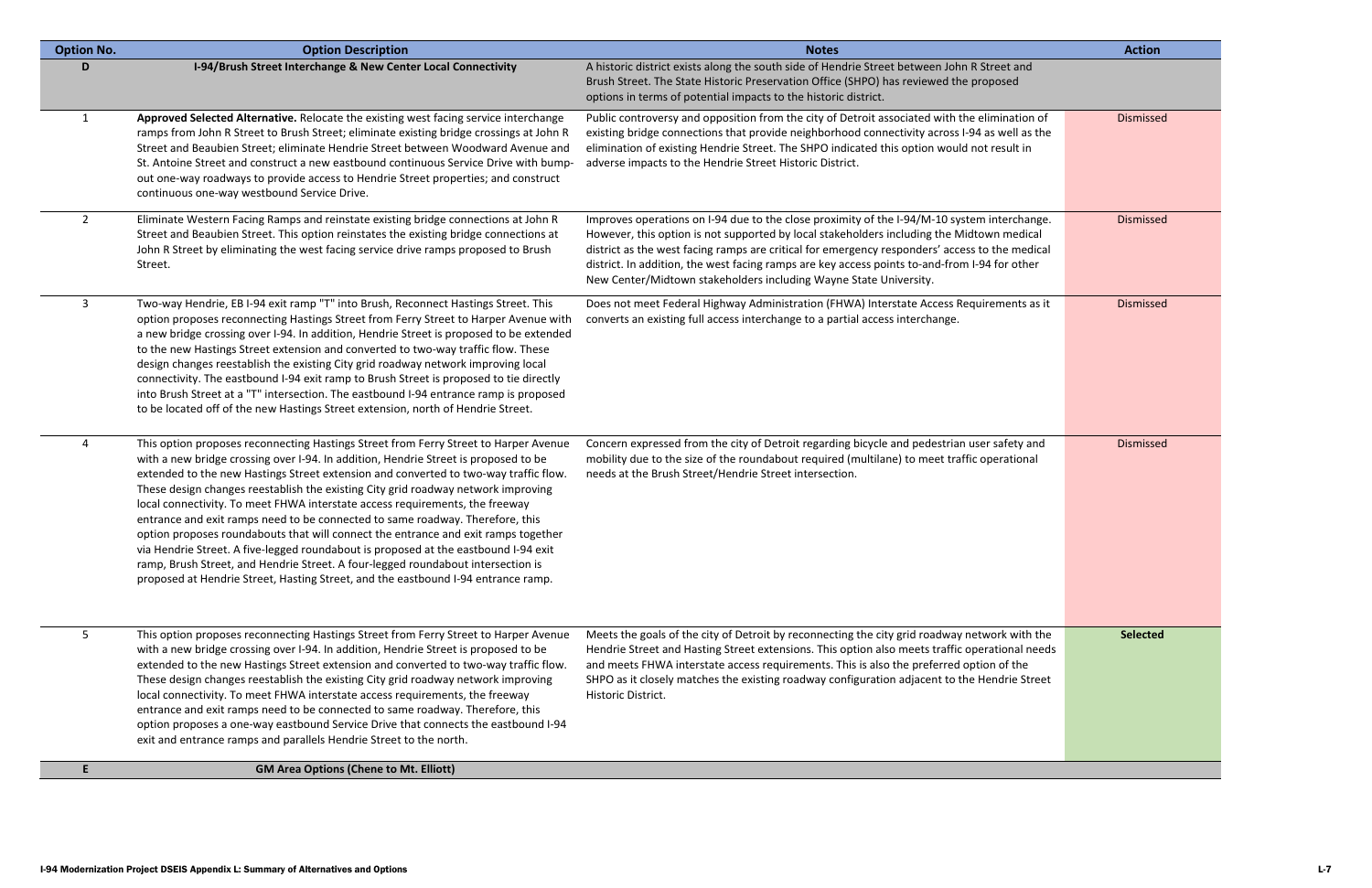| Approved Selected Alternative. Construct continuous one-way service drives; provide<br>Does not provide the opportunity to reconnect Harper Avenue to downtown. Instead this<br>Dismissed<br>full-access interchanges at Chene Street and Mt. Elliott Street; maintain E. Grand<br>option proposes constructing new continuous service drive roadways. The city of Detroit<br>Boulevard as a through roadway; and eliminate bridge crossing at Lucky Place.<br>opposes this option as it does not meet their goals for reconnecting and maximizing the<br>existing street grid pattern. In addition, this option fails to provide improved connectivity to<br>neighborhoods and provides a poor environment for non-motorized users on their designated<br>bike routes on E. Grand Boulevard and St. Aubin Street.<br>$\overline{2}$<br>Eliminate one-way Service Drive between E. Grand Boulevard bridge and St. Aubin<br>Creates a large intersection crossing at St. Aubin Street and E. Grand Boulevard. This option is<br>Dismissed<br>Street. Provide full-access interchanges at Chene Street and Mt. Elliott Street; two-way<br>not supported by local manufacturing business due to increases adverse travel for business<br>Harper Avenue terminated between E. Grand Boulevard bridge and St. Aubin Street.<br>traffic access to-and-from I-94.<br>3<br>Continuous Two-way Harper Avenue Extension. Construct a two-way Harper Avenue<br>Provides a two-way Harper Avenue extension that reconnects Harper Avenue from the<br><b>Selected</b><br>extension from Mt. Elliott Street to St. Aubin Street (the section between E. Grand<br>eastside of Detroit to New Center/Midtown. This new connection provides an alternate route<br>Boulevard and St. Aubin may be designated as E. Grand Boulevard); eliminate E. Grand<br>for local traffic and new potential transit routes to access the job centers, cultural districts,<br>Boulevard curves and redesign as a grid street which allows a continuous two-way<br>educational institutions, and other destinations in the New Center/Midtown area. This option<br>Harper Avenue extension; maintain full-access interchange at Mt. Elliott Street;<br>also addresses operational needs of local manufacturing businesses minimizing adverse travel<br>maintain partial-access interchange at Chene Street; provide new bridge connecting<br>to access I-94. This option proposes an improved environment for non-motorized users by<br>Lucky Place/Moran Street.<br>reducing roadway footprint and simplifying intersection crossings at the E. Grand Bridge<br>Boulevard bridge over I-94 and at the St. Aubin Street intersection with E. Grand<br>Boulevard/Harper Avenue.<br><b>Helen Street Pedestrian Bridge</b><br>Approved Selected Alternative. Replace existing Pedestrian bridges with a new bridge<br>Public controversy and opposition from the city of Detroit. The modernized pedestrian<br>Dismissed<br>1<br>at Helen Street that spans the proposed continuous Service Drive.<br>requires higher clearance over the freeway and necessitates the construction of long ramps to<br>meet requirements of the American's with Disabilities Act (ADA). The proposed ramps<br>resulted in additional property impacts and longer routes for non-motorized users to cross<br>the freeway.<br>Construct a "Complete Streets" roadway bridge at Helen Street proposed to have bike<br>$\overline{2}$<br>Proposed "Complete Streets" bridge is a street level crossing that avoids property impacts,<br><b>Selected</b><br>lanes, wide sidewalks, and narrow vehicular lanes.<br>improves neighborhood connectivity for all users, reduces the distance for non-motorized<br>users to cross the freeway, and is supported by local stakeholders and the city of Detroit.<br><b>Townsend Street Pedestrian Bridge</b><br>G<br>Approved Selected Alternative. Replace existing pedestrian bridge with a new bridge<br>Public controversy and opposition from the city of Detroit. Modern pedestrian bridges require<br>$\mathbf{1}$<br>Dismissed<br>higher clearance over the freeway and long ramps to meet the requirements of the<br>located just west of Townsend Street. The modernized pedestrian bridge is proposed<br>span the continuous Service Drive.<br>Americans with Disabilities Act (ADA). The proposed ramps result in additional property<br>impacts and longer routes for non-motorized users to cross the freeway.<br>Proposed "Complete Streets" bridge is a street-level crossing that avoids property impacts,<br>$\overline{2}$<br>Construct a "Complete Streets" roadway bridge located at Sheridan Street, one block<br><b>Selected</b><br>west of Townsend Street. The "Complete Streets" bridge is proposed to have bike<br>improves neighborhood connectivity for all users, reduces the distance for non-motorized<br>users to cross the freeway, and is supported by local stakeholders and the city of Detroit.<br>lanes, wide sidewalks, and narrow vehicular lanes.<br>Seminole Street Pedestrian Bridge<br>H<br>Approved Selected Alternative. Replace existing pedestrian bridge at Seminole Street<br>Public controversy and opposition from the city of Detroit. Modern pedestrian bridges require<br>Dismissed<br>1<br>with a new bridge located just east of Iroquois Avenue. The bridge is relocated east to<br>higher clearance over the freeway and long ramps to meet the requirements of the<br>meet current clearance requirements over the upgraded Van Dyke entrance and exit<br>Americans with Disabilities Act (ADA). The proposed ramps result in additional property<br>ramps. The modernized pedestrian bridge is proposed span the continuous Service<br>impacts and longer routes for non-motorized users to cross the freeway.<br>Drive.<br>Construct a "Complete Streets" roadway bridge located at Iroquois Avenue, one block<br>Proposed "Complete Streets" bridge is a street-level crossing that avoids property impacts,<br>$\overline{2}$<br><b>Selected</b><br>east of Seminole Street. The bridge is relocated east to meet current clearance<br>improves neighborhood connectivity for all users, reduces the distance for non-motorized<br>requirements over the upgraded Van Dyke entrance and exit ramps. The "Complete<br>users to cross the freeway, and is supported by local stakeholders and the city of Detroit.<br>Streets" bridge is proposed to have bike lanes, wide sidewalks, and narrow vehicular<br>lanes. | <b>Option No.</b> | <b>Option Description</b>             | <b>Notes</b> | <b>Action</b> |
|---------------------------------------------------------------------------------------------------------------------------------------------------------------------------------------------------------------------------------------------------------------------------------------------------------------------------------------------------------------------------------------------------------------------------------------------------------------------------------------------------------------------------------------------------------------------------------------------------------------------------------------------------------------------------------------------------------------------------------------------------------------------------------------------------------------------------------------------------------------------------------------------------------------------------------------------------------------------------------------------------------------------------------------------------------------------------------------------------------------------------------------------------------------------------------------------------------------------------------------------------------------------------------------------------------------------------------------------------------------------------------------------------------------------------------------------------------------------------------------------------------------------------------------------------------------------------------------------------------------------------------------------------------------------------------------------------------------------------------------------------------------------------------------------------------------------------------------------------------------------------------------------------------------------------------------------------------------------------------------------------------------------------------------------------------------------------------------------------------------------------------------------------------------------------------------------------------------------------------------------------------------------------------------------------------------------------------------------------------------------------------------------------------------------------------------------------------------------------------------------------------------------------------------------------------------------------------------------------------------------------------------------------------------------------------------------------------------------------------------------------------------------------------------------------------------------------------------------------------------------------------------------------------------------------------------------------------------------------------------------------------------------------------------------------------------------------------------------------------------------------------------------------------------------------------------------------------------------------------------------------------------------------------------------------------------------------------------------------------------------------------------------------------------------------------------------------------------------------------------------------------------------------------------------------------------------------------------------------------------------------------------------------------------------------------------------------------------------------------------------------------------------------------------------------------------------------------------------------------------------------------------------------------------------------------------------------------------------------------------------------------------------------------------------------------------------------------------------------------------------------------------------------------------------------------------------------------------------------------------------------------------------------------------------------------------------------------------------------------------------------------------------------------------------------------------------------------------------------------------------------------------------------------------------------------------------------------------------------------------------------------------------------------------------------------------------------------------------------------------------------------------------------------------------------------------------------------------------------------------------------------------------------------------------------------------------------------------------------------------------------------------------------------------------------------------------------------------------------------------------------------------------------------------------------------------------------------------------------------------------------------------------------------------------------------------------------------------------------------------------------------------------------------------------------------------------------------------------------------------------------------------------------------------------------------------------------------------------------------------------------------------------------------------------------------------------------------------------------------------------------------------------------------------------------------------------------------------------------------------------------------------------------------------------------------------------------------------------------------------------------------------------------------------------------------------------------------------------------------------------------------------------------------------------------------------------------------------------------------------------------------------------------------------------------------------------------------------------------------------------------------------------------------------------------------------------------------------------------------------------------------------------------------------------------------------------|-------------------|---------------------------------------|--------------|---------------|
|                                                                                                                                                                                                                                                                                                                                                                                                                                                                                                                                                                                                                                                                                                                                                                                                                                                                                                                                                                                                                                                                                                                                                                                                                                                                                                                                                                                                                                                                                                                                                                                                                                                                                                                                                                                                                                                                                                                                                                                                                                                                                                                                                                                                                                                                                                                                                                                                                                                                                                                                                                                                                                                                                                                                                                                                                                                                                                                                                                                                                                                                                                                                                                                                                                                                                                                                                                                                                                                                                                                                                                                                                                                                                                                                                                                                                                                                                                                                                                                                                                                                                                                                                                                                                                                                                                                                                                                                                                                                                                                                                                                                                                                                                                                                                                                                                                                                                                                                                                                                                                                                                                                                                                                                                                                                                                                                                                                                                                                                                                                                                                                                                                                                                                                                                                                                                                                                                                                                                                                                                                                                                                                                                                                                                                                                                                                                                                                                                                                                                                                                                                     |                   |                                       |              |               |
|                                                                                                                                                                                                                                                                                                                                                                                                                                                                                                                                                                                                                                                                                                                                                                                                                                                                                                                                                                                                                                                                                                                                                                                                                                                                                                                                                                                                                                                                                                                                                                                                                                                                                                                                                                                                                                                                                                                                                                                                                                                                                                                                                                                                                                                                                                                                                                                                                                                                                                                                                                                                                                                                                                                                                                                                                                                                                                                                                                                                                                                                                                                                                                                                                                                                                                                                                                                                                                                                                                                                                                                                                                                                                                                                                                                                                                                                                                                                                                                                                                                                                                                                                                                                                                                                                                                                                                                                                                                                                                                                                                                                                                                                                                                                                                                                                                                                                                                                                                                                                                                                                                                                                                                                                                                                                                                                                                                                                                                                                                                                                                                                                                                                                                                                                                                                                                                                                                                                                                                                                                                                                                                                                                                                                                                                                                                                                                                                                                                                                                                                                                     |                   |                                       |              |               |
|                                                                                                                                                                                                                                                                                                                                                                                                                                                                                                                                                                                                                                                                                                                                                                                                                                                                                                                                                                                                                                                                                                                                                                                                                                                                                                                                                                                                                                                                                                                                                                                                                                                                                                                                                                                                                                                                                                                                                                                                                                                                                                                                                                                                                                                                                                                                                                                                                                                                                                                                                                                                                                                                                                                                                                                                                                                                                                                                                                                                                                                                                                                                                                                                                                                                                                                                                                                                                                                                                                                                                                                                                                                                                                                                                                                                                                                                                                                                                                                                                                                                                                                                                                                                                                                                                                                                                                                                                                                                                                                                                                                                                                                                                                                                                                                                                                                                                                                                                                                                                                                                                                                                                                                                                                                                                                                                                                                                                                                                                                                                                                                                                                                                                                                                                                                                                                                                                                                                                                                                                                                                                                                                                                                                                                                                                                                                                                                                                                                                                                                                                                     |                   |                                       |              |               |
|                                                                                                                                                                                                                                                                                                                                                                                                                                                                                                                                                                                                                                                                                                                                                                                                                                                                                                                                                                                                                                                                                                                                                                                                                                                                                                                                                                                                                                                                                                                                                                                                                                                                                                                                                                                                                                                                                                                                                                                                                                                                                                                                                                                                                                                                                                                                                                                                                                                                                                                                                                                                                                                                                                                                                                                                                                                                                                                                                                                                                                                                                                                                                                                                                                                                                                                                                                                                                                                                                                                                                                                                                                                                                                                                                                                                                                                                                                                                                                                                                                                                                                                                                                                                                                                                                                                                                                                                                                                                                                                                                                                                                                                                                                                                                                                                                                                                                                                                                                                                                                                                                                                                                                                                                                                                                                                                                                                                                                                                                                                                                                                                                                                                                                                                                                                                                                                                                                                                                                                                                                                                                                                                                                                                                                                                                                                                                                                                                                                                                                                                                                     |                   |                                       |              |               |
|                                                                                                                                                                                                                                                                                                                                                                                                                                                                                                                                                                                                                                                                                                                                                                                                                                                                                                                                                                                                                                                                                                                                                                                                                                                                                                                                                                                                                                                                                                                                                                                                                                                                                                                                                                                                                                                                                                                                                                                                                                                                                                                                                                                                                                                                                                                                                                                                                                                                                                                                                                                                                                                                                                                                                                                                                                                                                                                                                                                                                                                                                                                                                                                                                                                                                                                                                                                                                                                                                                                                                                                                                                                                                                                                                                                                                                                                                                                                                                                                                                                                                                                                                                                                                                                                                                                                                                                                                                                                                                                                                                                                                                                                                                                                                                                                                                                                                                                                                                                                                                                                                                                                                                                                                                                                                                                                                                                                                                                                                                                                                                                                                                                                                                                                                                                                                                                                                                                                                                                                                                                                                                                                                                                                                                                                                                                                                                                                                                                                                                                                                                     |                   |                                       |              |               |
|                                                                                                                                                                                                                                                                                                                                                                                                                                                                                                                                                                                                                                                                                                                                                                                                                                                                                                                                                                                                                                                                                                                                                                                                                                                                                                                                                                                                                                                                                                                                                                                                                                                                                                                                                                                                                                                                                                                                                                                                                                                                                                                                                                                                                                                                                                                                                                                                                                                                                                                                                                                                                                                                                                                                                                                                                                                                                                                                                                                                                                                                                                                                                                                                                                                                                                                                                                                                                                                                                                                                                                                                                                                                                                                                                                                                                                                                                                                                                                                                                                                                                                                                                                                                                                                                                                                                                                                                                                                                                                                                                                                                                                                                                                                                                                                                                                                                                                                                                                                                                                                                                                                                                                                                                                                                                                                                                                                                                                                                                                                                                                                                                                                                                                                                                                                                                                                                                                                                                                                                                                                                                                                                                                                                                                                                                                                                                                                                                                                                                                                                                                     |                   |                                       |              |               |
|                                                                                                                                                                                                                                                                                                                                                                                                                                                                                                                                                                                                                                                                                                                                                                                                                                                                                                                                                                                                                                                                                                                                                                                                                                                                                                                                                                                                                                                                                                                                                                                                                                                                                                                                                                                                                                                                                                                                                                                                                                                                                                                                                                                                                                                                                                                                                                                                                                                                                                                                                                                                                                                                                                                                                                                                                                                                                                                                                                                                                                                                                                                                                                                                                                                                                                                                                                                                                                                                                                                                                                                                                                                                                                                                                                                                                                                                                                                                                                                                                                                                                                                                                                                                                                                                                                                                                                                                                                                                                                                                                                                                                                                                                                                                                                                                                                                                                                                                                                                                                                                                                                                                                                                                                                                                                                                                                                                                                                                                                                                                                                                                                                                                                                                                                                                                                                                                                                                                                                                                                                                                                                                                                                                                                                                                                                                                                                                                                                                                                                                                                                     |                   |                                       |              |               |
|                                                                                                                                                                                                                                                                                                                                                                                                                                                                                                                                                                                                                                                                                                                                                                                                                                                                                                                                                                                                                                                                                                                                                                                                                                                                                                                                                                                                                                                                                                                                                                                                                                                                                                                                                                                                                                                                                                                                                                                                                                                                                                                                                                                                                                                                                                                                                                                                                                                                                                                                                                                                                                                                                                                                                                                                                                                                                                                                                                                                                                                                                                                                                                                                                                                                                                                                                                                                                                                                                                                                                                                                                                                                                                                                                                                                                                                                                                                                                                                                                                                                                                                                                                                                                                                                                                                                                                                                                                                                                                                                                                                                                                                                                                                                                                                                                                                                                                                                                                                                                                                                                                                                                                                                                                                                                                                                                                                                                                                                                                                                                                                                                                                                                                                                                                                                                                                                                                                                                                                                                                                                                                                                                                                                                                                                                                                                                                                                                                                                                                                                                                     |                   |                                       |              |               |
|                                                                                                                                                                                                                                                                                                                                                                                                                                                                                                                                                                                                                                                                                                                                                                                                                                                                                                                                                                                                                                                                                                                                                                                                                                                                                                                                                                                                                                                                                                                                                                                                                                                                                                                                                                                                                                                                                                                                                                                                                                                                                                                                                                                                                                                                                                                                                                                                                                                                                                                                                                                                                                                                                                                                                                                                                                                                                                                                                                                                                                                                                                                                                                                                                                                                                                                                                                                                                                                                                                                                                                                                                                                                                                                                                                                                                                                                                                                                                                                                                                                                                                                                                                                                                                                                                                                                                                                                                                                                                                                                                                                                                                                                                                                                                                                                                                                                                                                                                                                                                                                                                                                                                                                                                                                                                                                                                                                                                                                                                                                                                                                                                                                                                                                                                                                                                                                                                                                                                                                                                                                                                                                                                                                                                                                                                                                                                                                                                                                                                                                                                                     |                   |                                       |              |               |
|                                                                                                                                                                                                                                                                                                                                                                                                                                                                                                                                                                                                                                                                                                                                                                                                                                                                                                                                                                                                                                                                                                                                                                                                                                                                                                                                                                                                                                                                                                                                                                                                                                                                                                                                                                                                                                                                                                                                                                                                                                                                                                                                                                                                                                                                                                                                                                                                                                                                                                                                                                                                                                                                                                                                                                                                                                                                                                                                                                                                                                                                                                                                                                                                                                                                                                                                                                                                                                                                                                                                                                                                                                                                                                                                                                                                                                                                                                                                                                                                                                                                                                                                                                                                                                                                                                                                                                                                                                                                                                                                                                                                                                                                                                                                                                                                                                                                                                                                                                                                                                                                                                                                                                                                                                                                                                                                                                                                                                                                                                                                                                                                                                                                                                                                                                                                                                                                                                                                                                                                                                                                                                                                                                                                                                                                                                                                                                                                                                                                                                                                                                     |                   |                                       |              |               |
|                                                                                                                                                                                                                                                                                                                                                                                                                                                                                                                                                                                                                                                                                                                                                                                                                                                                                                                                                                                                                                                                                                                                                                                                                                                                                                                                                                                                                                                                                                                                                                                                                                                                                                                                                                                                                                                                                                                                                                                                                                                                                                                                                                                                                                                                                                                                                                                                                                                                                                                                                                                                                                                                                                                                                                                                                                                                                                                                                                                                                                                                                                                                                                                                                                                                                                                                                                                                                                                                                                                                                                                                                                                                                                                                                                                                                                                                                                                                                                                                                                                                                                                                                                                                                                                                                                                                                                                                                                                                                                                                                                                                                                                                                                                                                                                                                                                                                                                                                                                                                                                                                                                                                                                                                                                                                                                                                                                                                                                                                                                                                                                                                                                                                                                                                                                                                                                                                                                                                                                                                                                                                                                                                                                                                                                                                                                                                                                                                                                                                                                                                                     |                   |                                       |              |               |
|                                                                                                                                                                                                                                                                                                                                                                                                                                                                                                                                                                                                                                                                                                                                                                                                                                                                                                                                                                                                                                                                                                                                                                                                                                                                                                                                                                                                                                                                                                                                                                                                                                                                                                                                                                                                                                                                                                                                                                                                                                                                                                                                                                                                                                                                                                                                                                                                                                                                                                                                                                                                                                                                                                                                                                                                                                                                                                                                                                                                                                                                                                                                                                                                                                                                                                                                                                                                                                                                                                                                                                                                                                                                                                                                                                                                                                                                                                                                                                                                                                                                                                                                                                                                                                                                                                                                                                                                                                                                                                                                                                                                                                                                                                                                                                                                                                                                                                                                                                                                                                                                                                                                                                                                                                                                                                                                                                                                                                                                                                                                                                                                                                                                                                                                                                                                                                                                                                                                                                                                                                                                                                                                                                                                                                                                                                                                                                                                                                                                                                                                                                     |                   |                                       |              |               |
|                                                                                                                                                                                                                                                                                                                                                                                                                                                                                                                                                                                                                                                                                                                                                                                                                                                                                                                                                                                                                                                                                                                                                                                                                                                                                                                                                                                                                                                                                                                                                                                                                                                                                                                                                                                                                                                                                                                                                                                                                                                                                                                                                                                                                                                                                                                                                                                                                                                                                                                                                                                                                                                                                                                                                                                                                                                                                                                                                                                                                                                                                                                                                                                                                                                                                                                                                                                                                                                                                                                                                                                                                                                                                                                                                                                                                                                                                                                                                                                                                                                                                                                                                                                                                                                                                                                                                                                                                                                                                                                                                                                                                                                                                                                                                                                                                                                                                                                                                                                                                                                                                                                                                                                                                                                                                                                                                                                                                                                                                                                                                                                                                                                                                                                                                                                                                                                                                                                                                                                                                                                                                                                                                                                                                                                                                                                                                                                                                                                                                                                                                                     |                   |                                       |              |               |
|                                                                                                                                                                                                                                                                                                                                                                                                                                                                                                                                                                                                                                                                                                                                                                                                                                                                                                                                                                                                                                                                                                                                                                                                                                                                                                                                                                                                                                                                                                                                                                                                                                                                                                                                                                                                                                                                                                                                                                                                                                                                                                                                                                                                                                                                                                                                                                                                                                                                                                                                                                                                                                                                                                                                                                                                                                                                                                                                                                                                                                                                                                                                                                                                                                                                                                                                                                                                                                                                                                                                                                                                                                                                                                                                                                                                                                                                                                                                                                                                                                                                                                                                                                                                                                                                                                                                                                                                                                                                                                                                                                                                                                                                                                                                                                                                                                                                                                                                                                                                                                                                                                                                                                                                                                                                                                                                                                                                                                                                                                                                                                                                                                                                                                                                                                                                                                                                                                                                                                                                                                                                                                                                                                                                                                                                                                                                                                                                                                                                                                                                                                     |                   |                                       |              |               |
|                                                                                                                                                                                                                                                                                                                                                                                                                                                                                                                                                                                                                                                                                                                                                                                                                                                                                                                                                                                                                                                                                                                                                                                                                                                                                                                                                                                                                                                                                                                                                                                                                                                                                                                                                                                                                                                                                                                                                                                                                                                                                                                                                                                                                                                                                                                                                                                                                                                                                                                                                                                                                                                                                                                                                                                                                                                                                                                                                                                                                                                                                                                                                                                                                                                                                                                                                                                                                                                                                                                                                                                                                                                                                                                                                                                                                                                                                                                                                                                                                                                                                                                                                                                                                                                                                                                                                                                                                                                                                                                                                                                                                                                                                                                                                                                                                                                                                                                                                                                                                                                                                                                                                                                                                                                                                                                                                                                                                                                                                                                                                                                                                                                                                                                                                                                                                                                                                                                                                                                                                                                                                                                                                                                                                                                                                                                                                                                                                                                                                                                                                                     |                   |                                       |              |               |
|                                                                                                                                                                                                                                                                                                                                                                                                                                                                                                                                                                                                                                                                                                                                                                                                                                                                                                                                                                                                                                                                                                                                                                                                                                                                                                                                                                                                                                                                                                                                                                                                                                                                                                                                                                                                                                                                                                                                                                                                                                                                                                                                                                                                                                                                                                                                                                                                                                                                                                                                                                                                                                                                                                                                                                                                                                                                                                                                                                                                                                                                                                                                                                                                                                                                                                                                                                                                                                                                                                                                                                                                                                                                                                                                                                                                                                                                                                                                                                                                                                                                                                                                                                                                                                                                                                                                                                                                                                                                                                                                                                                                                                                                                                                                                                                                                                                                                                                                                                                                                                                                                                                                                                                                                                                                                                                                                                                                                                                                                                                                                                                                                                                                                                                                                                                                                                                                                                                                                                                                                                                                                                                                                                                                                                                                                                                                                                                                                                                                                                                                                                     |                   |                                       |              |               |
|                                                                                                                                                                                                                                                                                                                                                                                                                                                                                                                                                                                                                                                                                                                                                                                                                                                                                                                                                                                                                                                                                                                                                                                                                                                                                                                                                                                                                                                                                                                                                                                                                                                                                                                                                                                                                                                                                                                                                                                                                                                                                                                                                                                                                                                                                                                                                                                                                                                                                                                                                                                                                                                                                                                                                                                                                                                                                                                                                                                                                                                                                                                                                                                                                                                                                                                                                                                                                                                                                                                                                                                                                                                                                                                                                                                                                                                                                                                                                                                                                                                                                                                                                                                                                                                                                                                                                                                                                                                                                                                                                                                                                                                                                                                                                                                                                                                                                                                                                                                                                                                                                                                                                                                                                                                                                                                                                                                                                                                                                                                                                                                                                                                                                                                                                                                                                                                                                                                                                                                                                                                                                                                                                                                                                                                                                                                                                                                                                                                                                                                                                                     |                   |                                       |              |               |
|                                                                                                                                                                                                                                                                                                                                                                                                                                                                                                                                                                                                                                                                                                                                                                                                                                                                                                                                                                                                                                                                                                                                                                                                                                                                                                                                                                                                                                                                                                                                                                                                                                                                                                                                                                                                                                                                                                                                                                                                                                                                                                                                                                                                                                                                                                                                                                                                                                                                                                                                                                                                                                                                                                                                                                                                                                                                                                                                                                                                                                                                                                                                                                                                                                                                                                                                                                                                                                                                                                                                                                                                                                                                                                                                                                                                                                                                                                                                                                                                                                                                                                                                                                                                                                                                                                                                                                                                                                                                                                                                                                                                                                                                                                                                                                                                                                                                                                                                                                                                                                                                                                                                                                                                                                                                                                                                                                                                                                                                                                                                                                                                                                                                                                                                                                                                                                                                                                                                                                                                                                                                                                                                                                                                                                                                                                                                                                                                                                                                                                                                                                     |                   |                                       |              |               |
|                                                                                                                                                                                                                                                                                                                                                                                                                                                                                                                                                                                                                                                                                                                                                                                                                                                                                                                                                                                                                                                                                                                                                                                                                                                                                                                                                                                                                                                                                                                                                                                                                                                                                                                                                                                                                                                                                                                                                                                                                                                                                                                                                                                                                                                                                                                                                                                                                                                                                                                                                                                                                                                                                                                                                                                                                                                                                                                                                                                                                                                                                                                                                                                                                                                                                                                                                                                                                                                                                                                                                                                                                                                                                                                                                                                                                                                                                                                                                                                                                                                                                                                                                                                                                                                                                                                                                                                                                                                                                                                                                                                                                                                                                                                                                                                                                                                                                                                                                                                                                                                                                                                                                                                                                                                                                                                                                                                                                                                                                                                                                                                                                                                                                                                                                                                                                                                                                                                                                                                                                                                                                                                                                                                                                                                                                                                                                                                                                                                                                                                                                                     |                   |                                       |              |               |
|                                                                                                                                                                                                                                                                                                                                                                                                                                                                                                                                                                                                                                                                                                                                                                                                                                                                                                                                                                                                                                                                                                                                                                                                                                                                                                                                                                                                                                                                                                                                                                                                                                                                                                                                                                                                                                                                                                                                                                                                                                                                                                                                                                                                                                                                                                                                                                                                                                                                                                                                                                                                                                                                                                                                                                                                                                                                                                                                                                                                                                                                                                                                                                                                                                                                                                                                                                                                                                                                                                                                                                                                                                                                                                                                                                                                                                                                                                                                                                                                                                                                                                                                                                                                                                                                                                                                                                                                                                                                                                                                                                                                                                                                                                                                                                                                                                                                                                                                                                                                                                                                                                                                                                                                                                                                                                                                                                                                                                                                                                                                                                                                                                                                                                                                                                                                                                                                                                                                                                                                                                                                                                                                                                                                                                                                                                                                                                                                                                                                                                                                                                     |                   |                                       |              |               |
|                                                                                                                                                                                                                                                                                                                                                                                                                                                                                                                                                                                                                                                                                                                                                                                                                                                                                                                                                                                                                                                                                                                                                                                                                                                                                                                                                                                                                                                                                                                                                                                                                                                                                                                                                                                                                                                                                                                                                                                                                                                                                                                                                                                                                                                                                                                                                                                                                                                                                                                                                                                                                                                                                                                                                                                                                                                                                                                                                                                                                                                                                                                                                                                                                                                                                                                                                                                                                                                                                                                                                                                                                                                                                                                                                                                                                                                                                                                                                                                                                                                                                                                                                                                                                                                                                                                                                                                                                                                                                                                                                                                                                                                                                                                                                                                                                                                                                                                                                                                                                                                                                                                                                                                                                                                                                                                                                                                                                                                                                                                                                                                                                                                                                                                                                                                                                                                                                                                                                                                                                                                                                                                                                                                                                                                                                                                                                                                                                                                                                                                                                                     |                   |                                       |              |               |
|                                                                                                                                                                                                                                                                                                                                                                                                                                                                                                                                                                                                                                                                                                                                                                                                                                                                                                                                                                                                                                                                                                                                                                                                                                                                                                                                                                                                                                                                                                                                                                                                                                                                                                                                                                                                                                                                                                                                                                                                                                                                                                                                                                                                                                                                                                                                                                                                                                                                                                                                                                                                                                                                                                                                                                                                                                                                                                                                                                                                                                                                                                                                                                                                                                                                                                                                                                                                                                                                                                                                                                                                                                                                                                                                                                                                                                                                                                                                                                                                                                                                                                                                                                                                                                                                                                                                                                                                                                                                                                                                                                                                                                                                                                                                                                                                                                                                                                                                                                                                                                                                                                                                                                                                                                                                                                                                                                                                                                                                                                                                                                                                                                                                                                                                                                                                                                                                                                                                                                                                                                                                                                                                                                                                                                                                                                                                                                                                                                                                                                                                                                     |                   |                                       |              |               |
|                                                                                                                                                                                                                                                                                                                                                                                                                                                                                                                                                                                                                                                                                                                                                                                                                                                                                                                                                                                                                                                                                                                                                                                                                                                                                                                                                                                                                                                                                                                                                                                                                                                                                                                                                                                                                                                                                                                                                                                                                                                                                                                                                                                                                                                                                                                                                                                                                                                                                                                                                                                                                                                                                                                                                                                                                                                                                                                                                                                                                                                                                                                                                                                                                                                                                                                                                                                                                                                                                                                                                                                                                                                                                                                                                                                                                                                                                                                                                                                                                                                                                                                                                                                                                                                                                                                                                                                                                                                                                                                                                                                                                                                                                                                                                                                                                                                                                                                                                                                                                                                                                                                                                                                                                                                                                                                                                                                                                                                                                                                                                                                                                                                                                                                                                                                                                                                                                                                                                                                                                                                                                                                                                                                                                                                                                                                                                                                                                                                                                                                                                                     |                   |                                       |              |               |
|                                                                                                                                                                                                                                                                                                                                                                                                                                                                                                                                                                                                                                                                                                                                                                                                                                                                                                                                                                                                                                                                                                                                                                                                                                                                                                                                                                                                                                                                                                                                                                                                                                                                                                                                                                                                                                                                                                                                                                                                                                                                                                                                                                                                                                                                                                                                                                                                                                                                                                                                                                                                                                                                                                                                                                                                                                                                                                                                                                                                                                                                                                                                                                                                                                                                                                                                                                                                                                                                                                                                                                                                                                                                                                                                                                                                                                                                                                                                                                                                                                                                                                                                                                                                                                                                                                                                                                                                                                                                                                                                                                                                                                                                                                                                                                                                                                                                                                                                                                                                                                                                                                                                                                                                                                                                                                                                                                                                                                                                                                                                                                                                                                                                                                                                                                                                                                                                                                                                                                                                                                                                                                                                                                                                                                                                                                                                                                                                                                                                                                                                                                     |                   |                                       |              |               |
|                                                                                                                                                                                                                                                                                                                                                                                                                                                                                                                                                                                                                                                                                                                                                                                                                                                                                                                                                                                                                                                                                                                                                                                                                                                                                                                                                                                                                                                                                                                                                                                                                                                                                                                                                                                                                                                                                                                                                                                                                                                                                                                                                                                                                                                                                                                                                                                                                                                                                                                                                                                                                                                                                                                                                                                                                                                                                                                                                                                                                                                                                                                                                                                                                                                                                                                                                                                                                                                                                                                                                                                                                                                                                                                                                                                                                                                                                                                                                                                                                                                                                                                                                                                                                                                                                                                                                                                                                                                                                                                                                                                                                                                                                                                                                                                                                                                                                                                                                                                                                                                                                                                                                                                                                                                                                                                                                                                                                                                                                                                                                                                                                                                                                                                                                                                                                                                                                                                                                                                                                                                                                                                                                                                                                                                                                                                                                                                                                                                                                                                                                                     |                   |                                       |              |               |
|                                                                                                                                                                                                                                                                                                                                                                                                                                                                                                                                                                                                                                                                                                                                                                                                                                                                                                                                                                                                                                                                                                                                                                                                                                                                                                                                                                                                                                                                                                                                                                                                                                                                                                                                                                                                                                                                                                                                                                                                                                                                                                                                                                                                                                                                                                                                                                                                                                                                                                                                                                                                                                                                                                                                                                                                                                                                                                                                                                                                                                                                                                                                                                                                                                                                                                                                                                                                                                                                                                                                                                                                                                                                                                                                                                                                                                                                                                                                                                                                                                                                                                                                                                                                                                                                                                                                                                                                                                                                                                                                                                                                                                                                                                                                                                                                                                                                                                                                                                                                                                                                                                                                                                                                                                                                                                                                                                                                                                                                                                                                                                                                                                                                                                                                                                                                                                                                                                                                                                                                                                                                                                                                                                                                                                                                                                                                                                                                                                                                                                                                                                     |                   |                                       |              |               |
|                                                                                                                                                                                                                                                                                                                                                                                                                                                                                                                                                                                                                                                                                                                                                                                                                                                                                                                                                                                                                                                                                                                                                                                                                                                                                                                                                                                                                                                                                                                                                                                                                                                                                                                                                                                                                                                                                                                                                                                                                                                                                                                                                                                                                                                                                                                                                                                                                                                                                                                                                                                                                                                                                                                                                                                                                                                                                                                                                                                                                                                                                                                                                                                                                                                                                                                                                                                                                                                                                                                                                                                                                                                                                                                                                                                                                                                                                                                                                                                                                                                                                                                                                                                                                                                                                                                                                                                                                                                                                                                                                                                                                                                                                                                                                                                                                                                                                                                                                                                                                                                                                                                                                                                                                                                                                                                                                                                                                                                                                                                                                                                                                                                                                                                                                                                                                                                                                                                                                                                                                                                                                                                                                                                                                                                                                                                                                                                                                                                                                                                                                                     |                   |                                       |              |               |
|                                                                                                                                                                                                                                                                                                                                                                                                                                                                                                                                                                                                                                                                                                                                                                                                                                                                                                                                                                                                                                                                                                                                                                                                                                                                                                                                                                                                                                                                                                                                                                                                                                                                                                                                                                                                                                                                                                                                                                                                                                                                                                                                                                                                                                                                                                                                                                                                                                                                                                                                                                                                                                                                                                                                                                                                                                                                                                                                                                                                                                                                                                                                                                                                                                                                                                                                                                                                                                                                                                                                                                                                                                                                                                                                                                                                                                                                                                                                                                                                                                                                                                                                                                                                                                                                                                                                                                                                                                                                                                                                                                                                                                                                                                                                                                                                                                                                                                                                                                                                                                                                                                                                                                                                                                                                                                                                                                                                                                                                                                                                                                                                                                                                                                                                                                                                                                                                                                                                                                                                                                                                                                                                                                                                                                                                                                                                                                                                                                                                                                                                                                     |                   |                                       |              |               |
|                                                                                                                                                                                                                                                                                                                                                                                                                                                                                                                                                                                                                                                                                                                                                                                                                                                                                                                                                                                                                                                                                                                                                                                                                                                                                                                                                                                                                                                                                                                                                                                                                                                                                                                                                                                                                                                                                                                                                                                                                                                                                                                                                                                                                                                                                                                                                                                                                                                                                                                                                                                                                                                                                                                                                                                                                                                                                                                                                                                                                                                                                                                                                                                                                                                                                                                                                                                                                                                                                                                                                                                                                                                                                                                                                                                                                                                                                                                                                                                                                                                                                                                                                                                                                                                                                                                                                                                                                                                                                                                                                                                                                                                                                                                                                                                                                                                                                                                                                                                                                                                                                                                                                                                                                                                                                                                                                                                                                                                                                                                                                                                                                                                                                                                                                                                                                                                                                                                                                                                                                                                                                                                                                                                                                                                                                                                                                                                                                                                                                                                                                                     |                   |                                       |              |               |
|                                                                                                                                                                                                                                                                                                                                                                                                                                                                                                                                                                                                                                                                                                                                                                                                                                                                                                                                                                                                                                                                                                                                                                                                                                                                                                                                                                                                                                                                                                                                                                                                                                                                                                                                                                                                                                                                                                                                                                                                                                                                                                                                                                                                                                                                                                                                                                                                                                                                                                                                                                                                                                                                                                                                                                                                                                                                                                                                                                                                                                                                                                                                                                                                                                                                                                                                                                                                                                                                                                                                                                                                                                                                                                                                                                                                                                                                                                                                                                                                                                                                                                                                                                                                                                                                                                                                                                                                                                                                                                                                                                                                                                                                                                                                                                                                                                                                                                                                                                                                                                                                                                                                                                                                                                                                                                                                                                                                                                                                                                                                                                                                                                                                                                                                                                                                                                                                                                                                                                                                                                                                                                                                                                                                                                                                                                                                                                                                                                                                                                                                                                     |                   |                                       |              |               |
|                                                                                                                                                                                                                                                                                                                                                                                                                                                                                                                                                                                                                                                                                                                                                                                                                                                                                                                                                                                                                                                                                                                                                                                                                                                                                                                                                                                                                                                                                                                                                                                                                                                                                                                                                                                                                                                                                                                                                                                                                                                                                                                                                                                                                                                                                                                                                                                                                                                                                                                                                                                                                                                                                                                                                                                                                                                                                                                                                                                                                                                                                                                                                                                                                                                                                                                                                                                                                                                                                                                                                                                                                                                                                                                                                                                                                                                                                                                                                                                                                                                                                                                                                                                                                                                                                                                                                                                                                                                                                                                                                                                                                                                                                                                                                                                                                                                                                                                                                                                                                                                                                                                                                                                                                                                                                                                                                                                                                                                                                                                                                                                                                                                                                                                                                                                                                                                                                                                                                                                                                                                                                                                                                                                                                                                                                                                                                                                                                                                                                                                                                                     |                   |                                       |              |               |
|                                                                                                                                                                                                                                                                                                                                                                                                                                                                                                                                                                                                                                                                                                                                                                                                                                                                                                                                                                                                                                                                                                                                                                                                                                                                                                                                                                                                                                                                                                                                                                                                                                                                                                                                                                                                                                                                                                                                                                                                                                                                                                                                                                                                                                                                                                                                                                                                                                                                                                                                                                                                                                                                                                                                                                                                                                                                                                                                                                                                                                                                                                                                                                                                                                                                                                                                                                                                                                                                                                                                                                                                                                                                                                                                                                                                                                                                                                                                                                                                                                                                                                                                                                                                                                                                                                                                                                                                                                                                                                                                                                                                                                                                                                                                                                                                                                                                                                                                                                                                                                                                                                                                                                                                                                                                                                                                                                                                                                                                                                                                                                                                                                                                                                                                                                                                                                                                                                                                                                                                                                                                                                                                                                                                                                                                                                                                                                                                                                                                                                                                                                     |                   |                                       |              |               |
|                                                                                                                                                                                                                                                                                                                                                                                                                                                                                                                                                                                                                                                                                                                                                                                                                                                                                                                                                                                                                                                                                                                                                                                                                                                                                                                                                                                                                                                                                                                                                                                                                                                                                                                                                                                                                                                                                                                                                                                                                                                                                                                                                                                                                                                                                                                                                                                                                                                                                                                                                                                                                                                                                                                                                                                                                                                                                                                                                                                                                                                                                                                                                                                                                                                                                                                                                                                                                                                                                                                                                                                                                                                                                                                                                                                                                                                                                                                                                                                                                                                                                                                                                                                                                                                                                                                                                                                                                                                                                                                                                                                                                                                                                                                                                                                                                                                                                                                                                                                                                                                                                                                                                                                                                                                                                                                                                                                                                                                                                                                                                                                                                                                                                                                                                                                                                                                                                                                                                                                                                                                                                                                                                                                                                                                                                                                                                                                                                                                                                                                                                                     |                   |                                       |              |               |
|                                                                                                                                                                                                                                                                                                                                                                                                                                                                                                                                                                                                                                                                                                                                                                                                                                                                                                                                                                                                                                                                                                                                                                                                                                                                                                                                                                                                                                                                                                                                                                                                                                                                                                                                                                                                                                                                                                                                                                                                                                                                                                                                                                                                                                                                                                                                                                                                                                                                                                                                                                                                                                                                                                                                                                                                                                                                                                                                                                                                                                                                                                                                                                                                                                                                                                                                                                                                                                                                                                                                                                                                                                                                                                                                                                                                                                                                                                                                                                                                                                                                                                                                                                                                                                                                                                                                                                                                                                                                                                                                                                                                                                                                                                                                                                                                                                                                                                                                                                                                                                                                                                                                                                                                                                                                                                                                                                                                                                                                                                                                                                                                                                                                                                                                                                                                                                                                                                                                                                                                                                                                                                                                                                                                                                                                                                                                                                                                                                                                                                                                                                     |                   |                                       |              |               |
|                                                                                                                                                                                                                                                                                                                                                                                                                                                                                                                                                                                                                                                                                                                                                                                                                                                                                                                                                                                                                                                                                                                                                                                                                                                                                                                                                                                                                                                                                                                                                                                                                                                                                                                                                                                                                                                                                                                                                                                                                                                                                                                                                                                                                                                                                                                                                                                                                                                                                                                                                                                                                                                                                                                                                                                                                                                                                                                                                                                                                                                                                                                                                                                                                                                                                                                                                                                                                                                                                                                                                                                                                                                                                                                                                                                                                                                                                                                                                                                                                                                                                                                                                                                                                                                                                                                                                                                                                                                                                                                                                                                                                                                                                                                                                                                                                                                                                                                                                                                                                                                                                                                                                                                                                                                                                                                                                                                                                                                                                                                                                                                                                                                                                                                                                                                                                                                                                                                                                                                                                                                                                                                                                                                                                                                                                                                                                                                                                                                                                                                                                                     |                   |                                       |              |               |
|                                                                                                                                                                                                                                                                                                                                                                                                                                                                                                                                                                                                                                                                                                                                                                                                                                                                                                                                                                                                                                                                                                                                                                                                                                                                                                                                                                                                                                                                                                                                                                                                                                                                                                                                                                                                                                                                                                                                                                                                                                                                                                                                                                                                                                                                                                                                                                                                                                                                                                                                                                                                                                                                                                                                                                                                                                                                                                                                                                                                                                                                                                                                                                                                                                                                                                                                                                                                                                                                                                                                                                                                                                                                                                                                                                                                                                                                                                                                                                                                                                                                                                                                                                                                                                                                                                                                                                                                                                                                                                                                                                                                                                                                                                                                                                                                                                                                                                                                                                                                                                                                                                                                                                                                                                                                                                                                                                                                                                                                                                                                                                                                                                                                                                                                                                                                                                                                                                                                                                                                                                                                                                                                                                                                                                                                                                                                                                                                                                                                                                                                                                     |                   |                                       |              |               |
|                                                                                                                                                                                                                                                                                                                                                                                                                                                                                                                                                                                                                                                                                                                                                                                                                                                                                                                                                                                                                                                                                                                                                                                                                                                                                                                                                                                                                                                                                                                                                                                                                                                                                                                                                                                                                                                                                                                                                                                                                                                                                                                                                                                                                                                                                                                                                                                                                                                                                                                                                                                                                                                                                                                                                                                                                                                                                                                                                                                                                                                                                                                                                                                                                                                                                                                                                                                                                                                                                                                                                                                                                                                                                                                                                                                                                                                                                                                                                                                                                                                                                                                                                                                                                                                                                                                                                                                                                                                                                                                                                                                                                                                                                                                                                                                                                                                                                                                                                                                                                                                                                                                                                                                                                                                                                                                                                                                                                                                                                                                                                                                                                                                                                                                                                                                                                                                                                                                                                                                                                                                                                                                                                                                                                                                                                                                                                                                                                                                                                                                                                                     |                   |                                       |              |               |
|                                                                                                                                                                                                                                                                                                                                                                                                                                                                                                                                                                                                                                                                                                                                                                                                                                                                                                                                                                                                                                                                                                                                                                                                                                                                                                                                                                                                                                                                                                                                                                                                                                                                                                                                                                                                                                                                                                                                                                                                                                                                                                                                                                                                                                                                                                                                                                                                                                                                                                                                                                                                                                                                                                                                                                                                                                                                                                                                                                                                                                                                                                                                                                                                                                                                                                                                                                                                                                                                                                                                                                                                                                                                                                                                                                                                                                                                                                                                                                                                                                                                                                                                                                                                                                                                                                                                                                                                                                                                                                                                                                                                                                                                                                                                                                                                                                                                                                                                                                                                                                                                                                                                                                                                                                                                                                                                                                                                                                                                                                                                                                                                                                                                                                                                                                                                                                                                                                                                                                                                                                                                                                                                                                                                                                                                                                                                                                                                                                                                                                                                                                     |                   |                                       |              |               |
|                                                                                                                                                                                                                                                                                                                                                                                                                                                                                                                                                                                                                                                                                                                                                                                                                                                                                                                                                                                                                                                                                                                                                                                                                                                                                                                                                                                                                                                                                                                                                                                                                                                                                                                                                                                                                                                                                                                                                                                                                                                                                                                                                                                                                                                                                                                                                                                                                                                                                                                                                                                                                                                                                                                                                                                                                                                                                                                                                                                                                                                                                                                                                                                                                                                                                                                                                                                                                                                                                                                                                                                                                                                                                                                                                                                                                                                                                                                                                                                                                                                                                                                                                                                                                                                                                                                                                                                                                                                                                                                                                                                                                                                                                                                                                                                                                                                                                                                                                                                                                                                                                                                                                                                                                                                                                                                                                                                                                                                                                                                                                                                                                                                                                                                                                                                                                                                                                                                                                                                                                                                                                                                                                                                                                                                                                                                                                                                                                                                                                                                                                                     |                   |                                       |              |               |
|                                                                                                                                                                                                                                                                                                                                                                                                                                                                                                                                                                                                                                                                                                                                                                                                                                                                                                                                                                                                                                                                                                                                                                                                                                                                                                                                                                                                                                                                                                                                                                                                                                                                                                                                                                                                                                                                                                                                                                                                                                                                                                                                                                                                                                                                                                                                                                                                                                                                                                                                                                                                                                                                                                                                                                                                                                                                                                                                                                                                                                                                                                                                                                                                                                                                                                                                                                                                                                                                                                                                                                                                                                                                                                                                                                                                                                                                                                                                                                                                                                                                                                                                                                                                                                                                                                                                                                                                                                                                                                                                                                                                                                                                                                                                                                                                                                                                                                                                                                                                                                                                                                                                                                                                                                                                                                                                                                                                                                                                                                                                                                                                                                                                                                                                                                                                                                                                                                                                                                                                                                                                                                                                                                                                                                                                                                                                                                                                                                                                                                                                                                     |                   |                                       |              |               |
|                                                                                                                                                                                                                                                                                                                                                                                                                                                                                                                                                                                                                                                                                                                                                                                                                                                                                                                                                                                                                                                                                                                                                                                                                                                                                                                                                                                                                                                                                                                                                                                                                                                                                                                                                                                                                                                                                                                                                                                                                                                                                                                                                                                                                                                                                                                                                                                                                                                                                                                                                                                                                                                                                                                                                                                                                                                                                                                                                                                                                                                                                                                                                                                                                                                                                                                                                                                                                                                                                                                                                                                                                                                                                                                                                                                                                                                                                                                                                                                                                                                                                                                                                                                                                                                                                                                                                                                                                                                                                                                                                                                                                                                                                                                                                                                                                                                                                                                                                                                                                                                                                                                                                                                                                                                                                                                                                                                                                                                                                                                                                                                                                                                                                                                                                                                                                                                                                                                                                                                                                                                                                                                                                                                                                                                                                                                                                                                                                                                                                                                                                                     |                   |                                       |              |               |
|                                                                                                                                                                                                                                                                                                                                                                                                                                                                                                                                                                                                                                                                                                                                                                                                                                                                                                                                                                                                                                                                                                                                                                                                                                                                                                                                                                                                                                                                                                                                                                                                                                                                                                                                                                                                                                                                                                                                                                                                                                                                                                                                                                                                                                                                                                                                                                                                                                                                                                                                                                                                                                                                                                                                                                                                                                                                                                                                                                                                                                                                                                                                                                                                                                                                                                                                                                                                                                                                                                                                                                                                                                                                                                                                                                                                                                                                                                                                                                                                                                                                                                                                                                                                                                                                                                                                                                                                                                                                                                                                                                                                                                                                                                                                                                                                                                                                                                                                                                                                                                                                                                                                                                                                                                                                                                                                                                                                                                                                                                                                                                                                                                                                                                                                                                                                                                                                                                                                                                                                                                                                                                                                                                                                                                                                                                                                                                                                                                                                                                                                                                     |                   |                                       |              |               |
|                                                                                                                                                                                                                                                                                                                                                                                                                                                                                                                                                                                                                                                                                                                                                                                                                                                                                                                                                                                                                                                                                                                                                                                                                                                                                                                                                                                                                                                                                                                                                                                                                                                                                                                                                                                                                                                                                                                                                                                                                                                                                                                                                                                                                                                                                                                                                                                                                                                                                                                                                                                                                                                                                                                                                                                                                                                                                                                                                                                                                                                                                                                                                                                                                                                                                                                                                                                                                                                                                                                                                                                                                                                                                                                                                                                                                                                                                                                                                                                                                                                                                                                                                                                                                                                                                                                                                                                                                                                                                                                                                                                                                                                                                                                                                                                                                                                                                                                                                                                                                                                                                                                                                                                                                                                                                                                                                                                                                                                                                                                                                                                                                                                                                                                                                                                                                                                                                                                                                                                                                                                                                                                                                                                                                                                                                                                                                                                                                                                                                                                                                                     |                   | <b>Rohns Street Pedestrian Bridge</b> |              |               |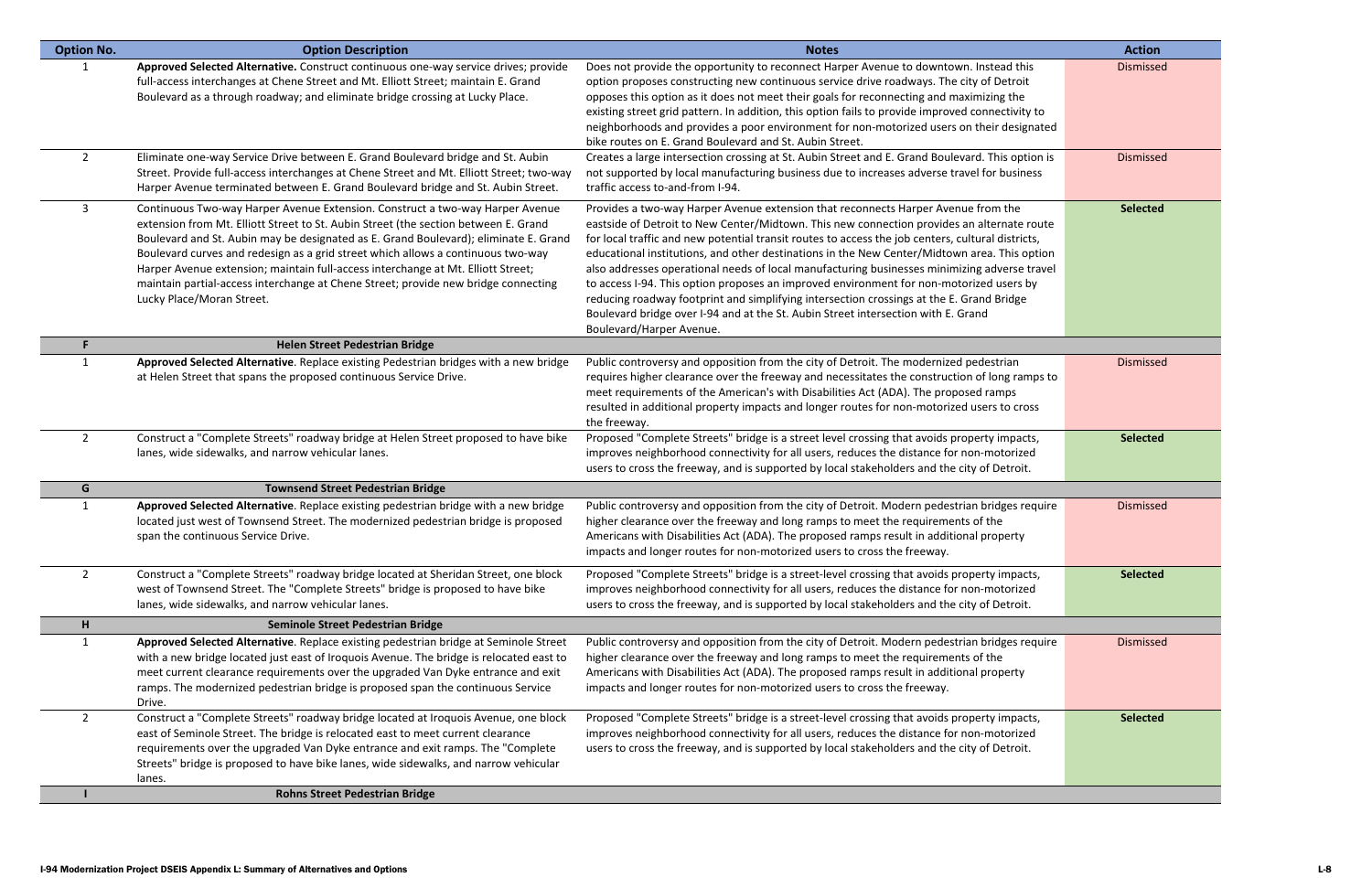| <b>Option No.</b> | <b>Option Description</b>                                                                                                                                                                                                                                                                                                                                                                                                                                                                                                                                                                                                                                                                                                                                                                                                                                                 | <b>Notes</b>                                                                                                                                                                                                                                                                                                                                        | <b>Action</b>    |
|-------------------|---------------------------------------------------------------------------------------------------------------------------------------------------------------------------------------------------------------------------------------------------------------------------------------------------------------------------------------------------------------------------------------------------------------------------------------------------------------------------------------------------------------------------------------------------------------------------------------------------------------------------------------------------------------------------------------------------------------------------------------------------------------------------------------------------------------------------------------------------------------------------|-----------------------------------------------------------------------------------------------------------------------------------------------------------------------------------------------------------------------------------------------------------------------------------------------------------------------------------------------------|------------------|
|                   | Approved Selected Alternative. Replace existing pedestrian bridge at Rohns Street.<br>The modernized pedestrian bridge is proposed span the continuous Service Drive.                                                                                                                                                                                                                                                                                                                                                                                                                                                                                                                                                                                                                                                                                                     | Public controversy and opposition from the city of Detroit. Modern pedestrian bridges require<br>higher clearance over the freeway and long ramps to meet requirements of the Americans<br>with Disabilities Act (ADA). The proposed ramps result in additional property impacts and<br>longer routes for non-motorized users to cross the freeway. | Dismissed        |
| $\overline{2}$    | Construct a "Complete Streets" roadway bridge located at Rohns Street. The<br>"Complete Streets" bridge is proposed to have bike lanes, wide sidewalks, and narrow<br>vehicular lanes.                                                                                                                                                                                                                                                                                                                                                                                                                                                                                                                                                                                                                                                                                    | Proposed "Complete Streets" bridge is a street-level crossing that avoids property impacts,<br>improves neighborhood connectivity for all users, reduces the distance for non-motorized<br>users to cross the freeway, and is supported by local stakeholders and the city of Detroit.                                                              | <b>Selected</b>  |
|                   | <b>Springfield Street Pedestrian Bridge</b>                                                                                                                                                                                                                                                                                                                                                                                                                                                                                                                                                                                                                                                                                                                                                                                                                               |                                                                                                                                                                                                                                                                                                                                                     |                  |
| $\mathbf{1}$      | Approved Selected Alternative. Replace existing pedestrian bridge at Springfield<br>Street with a new bridge located just east of Springfield Street. The modernized<br>pedestrian bridge is proposed span the continuous Service Drive.                                                                                                                                                                                                                                                                                                                                                                                                                                                                                                                                                                                                                                  | Public controversy and opposition from the city of Detroit. Modern pedestrian bridges require<br>higher clearance over the freeway and long ramps to meet requirements of the Americans<br>with Disabilities Act (ADA). The proposed ramps result in additional property impacts and<br>longer routes for non-motorized users to cross the freeway. | Dismissed        |
| $\overline{2}$    | Construct a "Complete Streets" roadway bridge located one block west at Lemay<br>Street. The "Complete Streets" bridge is proposed to have bike lanes, wide sidewalks,<br>and narrow vehicular lanes.                                                                                                                                                                                                                                                                                                                                                                                                                                                                                                                                                                                                                                                                     | Proposed "Complete Streets" bridge is a street-level crossing that avoids property impacts,<br>improves neighborhood connectivity for all users, reduces the distance for non-motorized<br>users need to travel to cross the freeway, and is supported by local stakeholders and the city<br>of Detroit.                                            | <b>Selected</b>  |
| K                 | <b>Eastbound Service Drive (Burns Street to Gratiot Avenue)</b>                                                                                                                                                                                                                                                                                                                                                                                                                                                                                                                                                                                                                                                                                                                                                                                                           |                                                                                                                                                                                                                                                                                                                                                     |                  |
| $\mathbf{1}$      | Approved Selected Alternative. Construct continuous eastbound one-way Service<br>Drive.                                                                                                                                                                                                                                                                                                                                                                                                                                                                                                                                                                                                                                                                                                                                                                                   | Public controversy and opposition from the city of Detroit due to the property impacts<br>associated with constructing the new Service Drive connections.                                                                                                                                                                                           | <b>Dismissed</b> |
| $\overline{2}$    | Convert existing eastbound Service Drive to two-way and construct new connections<br>between Fischer Street and Crane Street, and between Rohns Street and Holcomb<br>Avenue. Realign the new two-way Service Drive connections closer to I-94 to avoid<br>residential relocations.                                                                                                                                                                                                                                                                                                                                                                                                                                                                                                                                                                                       | Support from local stakeholders and improves local connectivity                                                                                                                                                                                                                                                                                     | <b>Selected</b>  |
| $\mathbf{3}$      | Eliminate proposed eastbound Service Drive connections between Fischer Street and<br>Crane Street, and between Rohns Street and Holcomb Avenue.                                                                                                                                                                                                                                                                                                                                                                                                                                                                                                                                                                                                                                                                                                                           | Meets the traffic operational needs and avoids constructing a new service drive connection<br>between the freeway and existing residential property. However, based on feedback from<br>local residents, a new service drive connection is desired to improve local connectivity if it<br>doesn't result in residential relocations.                | Dismissed        |
|                   | <b>Gratiot Avenue Interchange Area</b>                                                                                                                                                                                                                                                                                                                                                                                                                                                                                                                                                                                                                                                                                                                                                                                                                                    |                                                                                                                                                                                                                                                                                                                                                     |                  |
|                   | Approved Selected Alternative. This option proposes reconfiguring the I-94<br>interchange with Gratiot Avenue to provide a standard diamond interchange. The<br>proposed entrance and exit ramps would tie in to the one-way service drives east and<br>west of Gratiot Avenue. The McClellan Bridge would be eliminated due to the updated<br>interchange design.                                                                                                                                                                                                                                                                                                                                                                                                                                                                                                        | Stakeholder opposition over the continuous Service Drives and proposed property impacts.                                                                                                                                                                                                                                                            | <b>Dismissed</b> |
| $\mathbf{2}$      | This option reconfigures the I-94 interchange with Gratiot Avenue to provide a<br>standard diamond interchange. Under this option the eastbound Service Drive would<br>be separated from the Gratiot Avenue entrance and exit ramps and converted to two-<br>way traffic flow. In addition, the westbound service drive would be separated from the<br>westbound I-94 exit ramp and tie into Pennsylvania Street. The westbound Service<br>Drive would be one-way between Gratiot Avenue and Duncan Avenue and would serve<br>the westbound I-94 entrance ramp. The westbound Service Drive would be two-way<br>traffic flow west of Duncan Avenue. A new two-way roadway connection is proposed<br>between Felch Street and the eastbound Service Drive near Cadillac Avenue. The<br>McClellan bridge would have to be eliminated due to the updated interchange design. | Stakeholder comments regarding the desire to remove the proposed Service Drive connection<br>between Felch Street and the eastbound Service Drive at Cadillac Avenue.                                                                                                                                                                               | Dismissed        |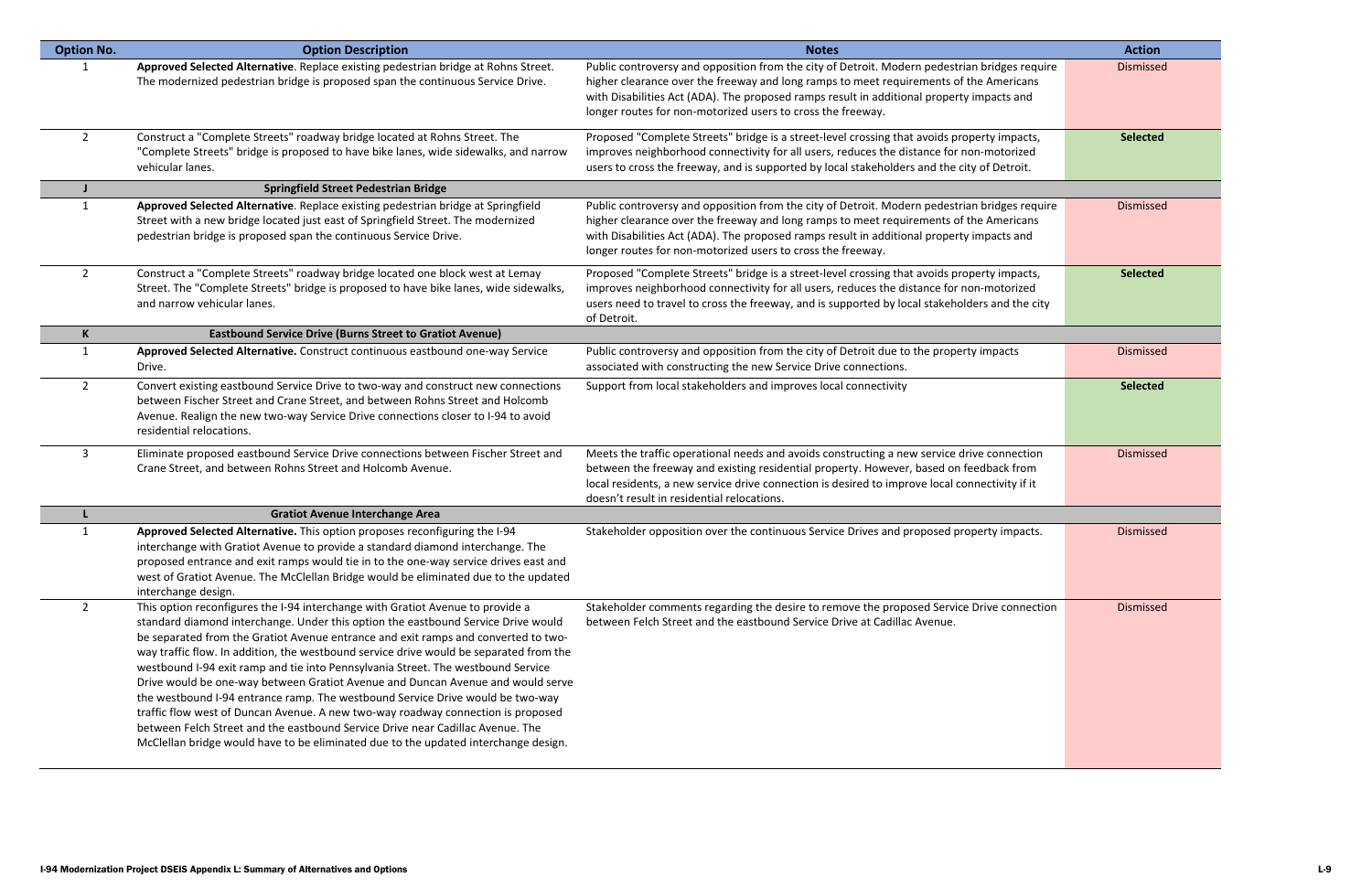| <b>Option No.</b> | <b>Option Description</b>                                                                                                                                                                                                                                                                                                                                                                                                                                                                                                                                                                                                                                                                                                                                                                                   | <b>Notes</b>                                                                                                                                                                                                                                                                                                                                                    | <b>Action</b>    |
|-------------------|-------------------------------------------------------------------------------------------------------------------------------------------------------------------------------------------------------------------------------------------------------------------------------------------------------------------------------------------------------------------------------------------------------------------------------------------------------------------------------------------------------------------------------------------------------------------------------------------------------------------------------------------------------------------------------------------------------------------------------------------------------------------------------------------------------------|-----------------------------------------------------------------------------------------------------------------------------------------------------------------------------------------------------------------------------------------------------------------------------------------------------------------------------------------------------------------|------------------|
| 3                 | This option reconfigures the I-94 interchange with Gratiot Avenue to provide a<br>standard diamond interchange. Under this option the eastbound Service Drive would<br>be separated from the Gratiot Avenue entrance and exit ramps and converted to two-<br>way traffic flow. In addition, the westbound service drive would be separated from the<br>westbound I-94 exit ramp and tie into Pennsylvania Street. The westbound I-94<br>entrance ramp would connect directly to Gratiot Avenue. A new bridge connection<br>over I-94 would connect McClellan Street and Belvidere Street. The westbound Service<br>Drive west of Gratiot Avenue would begin at Duncan Avenue. A new two-way roadway<br>connection is proposed between Felch Street and the eastbound Service Drive near<br>Cadillac Avenue. | The McClellan Street/Belvidere Street bridge concept was evaluated based on stakeholder<br>feedback. However, this alternative was dismissed due to the added cost of the proposed<br>bridge and lack of traffic operational improvements.                                                                                                                      | <b>Dismissed</b> |
| 4                 | This option reconfigures the I-94 interchange with Gratiot Avenue to provide a<br>standard diamond interchange. Under this option the eastbound Service Drive would<br>be separated from the Gratiot Avenue entrance and exit ramps and converted to two-<br>way traffic flow. In addition, the westbound service drive would be separated from the<br>westbound I-94 exit ramp and tie into Pennsylvania Street. The westbound I-94<br>entrance ramp would connect directly to Gratiot Avenue. The westbound Service Drive<br>west of Gratiot Avenue would begin at Duncan Avenue.                                                                                                                                                                                                                         | Addresses vehicular operations with pedestrian access. The proposed "Complete Streets"<br>bridge connection at Rohns Street provides additional connectivity across I-94 for all users,<br>which mitigates some concern with the removal of the existing McClellan Street Bridge.                                                                               | <b>Selected</b>  |
| M                 | <b>Cadillac Avenue Bridge Over I-94</b>                                                                                                                                                                                                                                                                                                                                                                                                                                                                                                                                                                                                                                                                                                                                                                     |                                                                                                                                                                                                                                                                                                                                                                 |                  |
| 1                 | Approved Selected Alternative. Reinstate the Cadillac Avenue Bridge.                                                                                                                                                                                                                                                                                                                                                                                                                                                                                                                                                                                                                                                                                                                                        | Support from local stakeholders and maintains an important bridge connection for a local bus<br>route.                                                                                                                                                                                                                                                          | <b>Selected</b>  |
| $2^{\circ}$       | Eliminate Cadillac Avenue bridge connection and provide a new bridge connection at<br>Bewick Street to balance the spacing between crossings over I-94 between Gratiot<br>Avenue and French Road.                                                                                                                                                                                                                                                                                                                                                                                                                                                                                                                                                                                                           | Opposition from local stakeholders. The Cadillac Avenue Bridge is an important connection<br>for local residents accessing destinations on either side of I-94. In addition, Cadillac Avenue is<br>an existing DDOT bus route.                                                                                                                                  | <b>Dismissed</b> |
| N                 | <b>Conner Avenue Interchange</b>                                                                                                                                                                                                                                                                                                                                                                                                                                                                                                                                                                                                                                                                                                                                                                            | The Conner Avenue interchange includes multiple environmental resources including the Iron<br>Belle (Bike) Trail, multiple properties owned by the city of Detroit Parks & Recreation<br>Department/General Services Division, Chandler Park, and potential cultural resources.                                                                                 |                  |
| 1                 | Approved Selected Alternative. Replace the existing configuration with a diamond<br>interchange with an eastbound-to-westbound U-turn bridge and a wider Hern Street<br>connection to Conner Avenue. Sidewalks would be provided on both sides of Conner<br>Avenue to provide access for non-motorized users across I-94.                                                                                                                                                                                                                                                                                                                                                                                                                                                                                   | Does not accommodate the existing Iron Belle (Bike) Trail and impacts city of Detroit Parks &<br>Recreation Department/General Services Division properties. Stakeholders also expressed<br>concern regarding safety of non-motorized users crossing through the Conner Avenue<br>interchange to access Wayne County Community College and local neighborhoods. | <b>Dismissed</b> |
| $\overline{2}$    | Diamond Interchange with separate shared-use path bridge for the Iron Belle (Bike)<br>Trail. Eliminate Hern Street connection to Conner Avenue. Convert Gunston Avenue to<br>two-way traffic flow between Hern Street and Conner Avenue.                                                                                                                                                                                                                                                                                                                                                                                                                                                                                                                                                                    | Addresses stakeholder desires by meeting the traffic operational needs and separating non-<br>motorized traffic from vehicular traffic through the interchange via a separate non-motorized<br>bridge across I-94. This alternative minimizes potential impacts to city of Detroit Parks &<br>Recreation Department/General Service Division properties.        | <b>Selected</b>  |
|                   | <b>M-10 Modifications Options</b>                                                                                                                                                                                                                                                                                                                                                                                                                                                                                                                                                                                                                                                                                                                                                                           |                                                                                                                                                                                                                                                                                                                                                                 |                  |
| O                 | I-94/M-10 System Interchange                                                                                                                                                                                                                                                                                                                                                                                                                                                                                                                                                                                                                                                                                                                                                                                |                                                                                                                                                                                                                                                                                                                                                                 |                  |
| 1                 | Approved Selected Alternative. Modernize interchange ramps, replace left-handed<br>ramps with right-handed ramps, construct continuous service drives through the<br>interchange. Eliminate the Third Avenue Bridge over I-94 and the Brooklyn Street<br>pedestrian bridge over I-94.                                                                                                                                                                                                                                                                                                                                                                                                                                                                                                                       | Stakeholder opposition to the continuous service drives, property impacts, and desire to have<br>street-level crossings at Holden Avenue and Merrick Street over M-10.                                                                                                                                                                                          | <b>Dismissed</b> |
| $\overline{2}$    | Lower M-10 such that I-94 passes over M-10. This alternative replaces the left-handed<br>ramps with right-handed ramps allowing street-level bridge crossings at Holden<br>Avenue and Merrick Street. Eliminates the continuous service drives through the<br>interchange. Eliminates the Third Avenue Bridge over I-94 and the Brooklyn Street<br>pedestrian bridge over I-94.                                                                                                                                                                                                                                                                                                                                                                                                                             | Allows street-level bridge crossings at Holden Avenue and Merrick Street, which is supported<br>by project stakeholders and improves local connectivity for all users.                                                                                                                                                                                          | <b>Selected</b>  |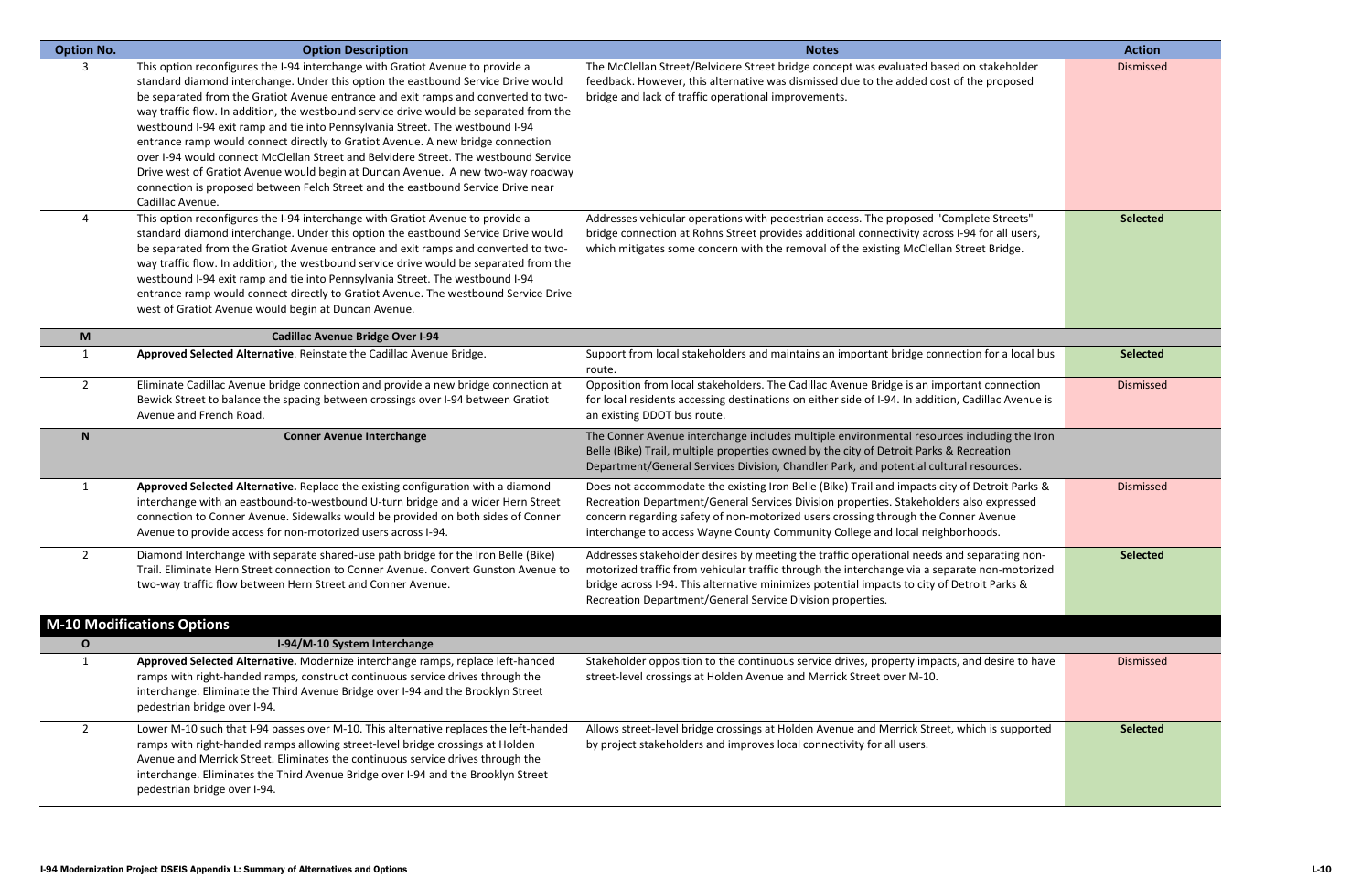| <b>Option No.</b> | <b>Option Description</b>                                                                                                                                                                                                                                                                                                                                                                               | <b>Notes</b>                                                                                                                                                                                                                                                                                                                                        | <b>Action</b>    |
|-------------------|---------------------------------------------------------------------------------------------------------------------------------------------------------------------------------------------------------------------------------------------------------------------------------------------------------------------------------------------------------------------------------------------------------|-----------------------------------------------------------------------------------------------------------------------------------------------------------------------------------------------------------------------------------------------------------------------------------------------------------------------------------------------------|------------------|
| 3                 | Replace existing interchange with a Split-Level Diverging Diamond Interchange (DDI).<br>This alternative would be a three-level interchange lowering M-10 to accommodate<br>street-level bridge crossings at Holden Avenue and Merrick Street and maintain the<br>Third Avenue bridge over I-94.                                                                                                        | Does not remove left-handed ramps and the low-speed ramps present potential safety and<br>operational issues.                                                                                                                                                                                                                                       | Dismissed        |
| 4                 | Replace existing interchange with a Split-Level Diamond Interchange. This alternative<br>proposes a three-level interchange. Freeway-to-freeway traffic would be directed to a<br>grade-separated network of signalized intersections to access desired freeway<br>movements. Maintains the Third Avenue bridge over I-94 and allows for street-level<br>crossings at Holden Avenue and Merrick Street. | Poor traffic operations associated with the multiple signalized intersections.                                                                                                                                                                                                                                                                      | Dismissed        |
| 5                 | Replace the existing interchange with a Rotary Interchange. This alternative proposes a<br>three-level interchange. Freeway-to-freeway traffic is directed to a grade-separated<br>circular roadway that provides free flow access to desired freeway ramps. Maintains<br>the Third Avenue bridge over I-94 and allows for street-level crossings at Holden<br>Avenue and Merrick Street.               | Poor traffic operations associated with the weaving areas of the circular roadway.                                                                                                                                                                                                                                                                  | Dismissed        |
| 6                 | Remove the I-94/M-10 freeway-to-freeway interchange. M-10 would cross over I-94<br>with no ramps. Maintains the Third Avenue bridge over I-94 and allows for street-level<br>crossings at Holden Avenue and Merrick Street.                                                                                                                                                                             | Removed access and potential traffic impacts to other connected roadway networks.                                                                                                                                                                                                                                                                   | <b>Dismissed</b> |
| P                 | Holden Avenue Pedestrian Bridge                                                                                                                                                                                                                                                                                                                                                                         |                                                                                                                                                                                                                                                                                                                                                     |                  |
|                   | Approved Selected Alternative. Reconstruct and modernize the existing pedestrian<br>bridge over M-10 at Merrick Street.                                                                                                                                                                                                                                                                                 | Lack of stakeholder support.                                                                                                                                                                                                                                                                                                                        | Dismissed        |
| $\overline{2}$    | Create a new Holden Avenue connection across M-10 by constructing a new street-<br>level "Complete Streets" bridge. This alternative is only compatible with the I-94/M-10<br>System Interchange alternative, N-2 (the selected alternative).                                                                                                                                                           | Supported by local stakeholders and the city of Detroit because it improves the crossing over<br>the M-10 freeway for all users. This alternative also improves neighborhood connectivity and<br>local traffic circulation.                                                                                                                         | <b>Selected</b>  |
| 3                 | <b>Holden-York Connection</b>                                                                                                                                                                                                                                                                                                                                                                           | Unacceptable levels of property impacts.                                                                                                                                                                                                                                                                                                            | <b>Dismissed</b> |
| 4                 | Elijah McCoy-Amsterdam Connection                                                                                                                                                                                                                                                                                                                                                                       | Unacceptable levels of property impacts.                                                                                                                                                                                                                                                                                                            | Dismissed        |
| Q                 | <b>Merrick Street Pedestrian Bridge</b>                                                                                                                                                                                                                                                                                                                                                                 |                                                                                                                                                                                                                                                                                                                                                     |                  |
| 1                 | Approved Selected Alternative. Reconstruct and modernize the existing pedestrian<br>bridge over M-10 at Merrick Street.                                                                                                                                                                                                                                                                                 | Public controversy and opposition from the city of Detroit. Modern pedestrian bridges require<br>higher clearance over the freeway and long ramps to meet requirements of the Americans<br>with Disabilities Act (ADA). The proposed ramps result in additional property impacts and<br>longer routes for non-motorized users to cross the freeway. | Dismissed        |
| $\overline{2}$    | Construct a street-level "Complete Streets" bridge over M-10 at Merrick Street. This<br>alternative is only feasible with I-94/M-10 System Interchange alternative, N-2 (the<br>selected alternative).                                                                                                                                                                                                  | Minimizes the property impacts and reduces the distance for non-motorized travelers to cross<br>the freeway.                                                                                                                                                                                                                                        | <b>Selected</b>  |
| R.                | M-10/Forest Avenue Interchange                                                                                                                                                                                                                                                                                                                                                                          |                                                                                                                                                                                                                                                                                                                                                     |                  |
| 1                 | Approved Selected Alternative. Relocate the southbound M-10 exit ramp to north of<br>Warren Avenue. Relocate the northbound entrance ramp south of Forest Avenue.<br>Construct a U-turn bridge at Contours Lane. Eliminate the Canfield Street pedestrian<br>bridge.                                                                                                                                    | Safety concerns of placing the southbound M-10 exit ramp to Warren Avenue adjacent to the<br>Wayne State University campus due to heavy non-motorized traffic. This option is not<br>compatible with the selected option for the I-94/M-10 interchange.                                                                                             | Dismissed        |
| $\overline{2}$    | Eliminate the north-facing ramps. Relocate the northbound exit ramp to south of<br>Canfield Street. Construct a "Complete Streets" bridge connection at Canfield Street.                                                                                                                                                                                                                                | Does not meet Federal Highway Administration (FHWA) Interstate Access Requirements since<br>it converts an existing full access interchange to a partial access interchange.                                                                                                                                                                        | Dismissed        |